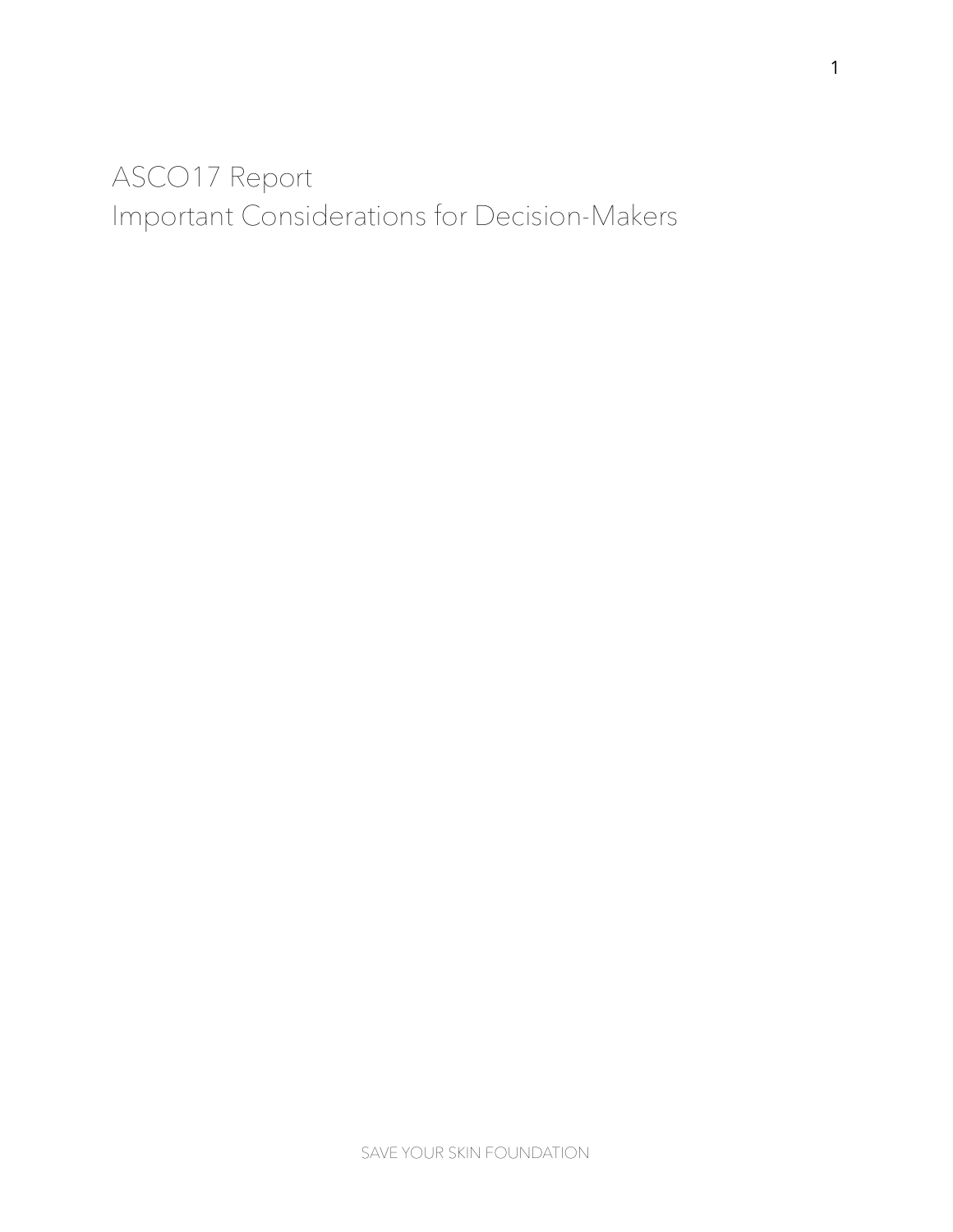### **TABLE OF CONTENTS**

| PLENARY SESSIONS- JUNE 4, 2017                                                                                                                  | 4  |
|-------------------------------------------------------------------------------------------------------------------------------------------------|----|
| Overall survival results of a randomized trial assessing patient-reported outcomes for<br>symptom monitoring during routine cancer treatment.   | 4  |
| Risk-Based Approach to Chemotherapy Duration Recommended for Stage III Colon<br>Cancer                                                          | 5  |
| Olaparib Improves Outcomes in BRCA-Mutated Metastatic Breast Cancer                                                                             | 6  |
| ADT Plus Abiraterone Improves Survival in Hormone-Sensitive Advanced Prostate<br>Cancer                                                         | 7  |
| ECONOMICS OF CANCER CARE   BIOSIMILARS                                                                                                          | 9  |
| Biomarkers for Checkpoint Inhibition                                                                                                            | 9  |
| Biosimilars in the Changing Cancer Care Landscape                                                                                               | 10 |
| Biosimilars Reported Safe, Effective for Breast Cancer Therapy                                                                                  | 12 |
| <b>BREAST CANCER</b>                                                                                                                            | 14 |
| Shorter Duration of Trastuzumab May Reduce Cardiac Toxicity, Costs                                                                              | 14 |
| Significant Increase in PFS With Abemaciclib Plus Fulvestrant in Metastatic Breast<br>Cancer                                                    | 15 |
| <b>GI CANCERS</b>                                                                                                                               | 17 |
| Adjuvant capecitabine for biliary tract cancer: The BILCAP randomized study                                                                     | 17 |
| <b>GYNECOLOGICAL CANCERS</b>                                                                                                                    | 18 |
| The State of the Art in High-Grade Serous Ovarian Cancer                                                                                        | 18 |
| <b>HEMATOLOGICAL CANCERS</b>                                                                                                                    | 21 |
| Durable remissions with BCMA specific chimeric antigen receptor (CAR)-modified T<br>cells in patients with refractory/relapsed multiple myeloma | 21 |
| <b>IMMUNOTHERAPY</b>                                                                                                                            | 22 |
| History of Immunotherapy                                                                                                                        | 22 |
| What Has the Checkpoint Inhibitor Experience in Melanoma Taught Us About<br>Immunotherapy for Other Cancers?                                    | 24 |
| IMMUNOTHERAPY   LUNG CANCER                                                                                                                     | 26 |
| Studies Explore Targeted Therapies in Lung Cancer                                                                                               | 26 |
| T-DM1 in HER2-Overexpressing NSCLC                                                                                                              | 26 |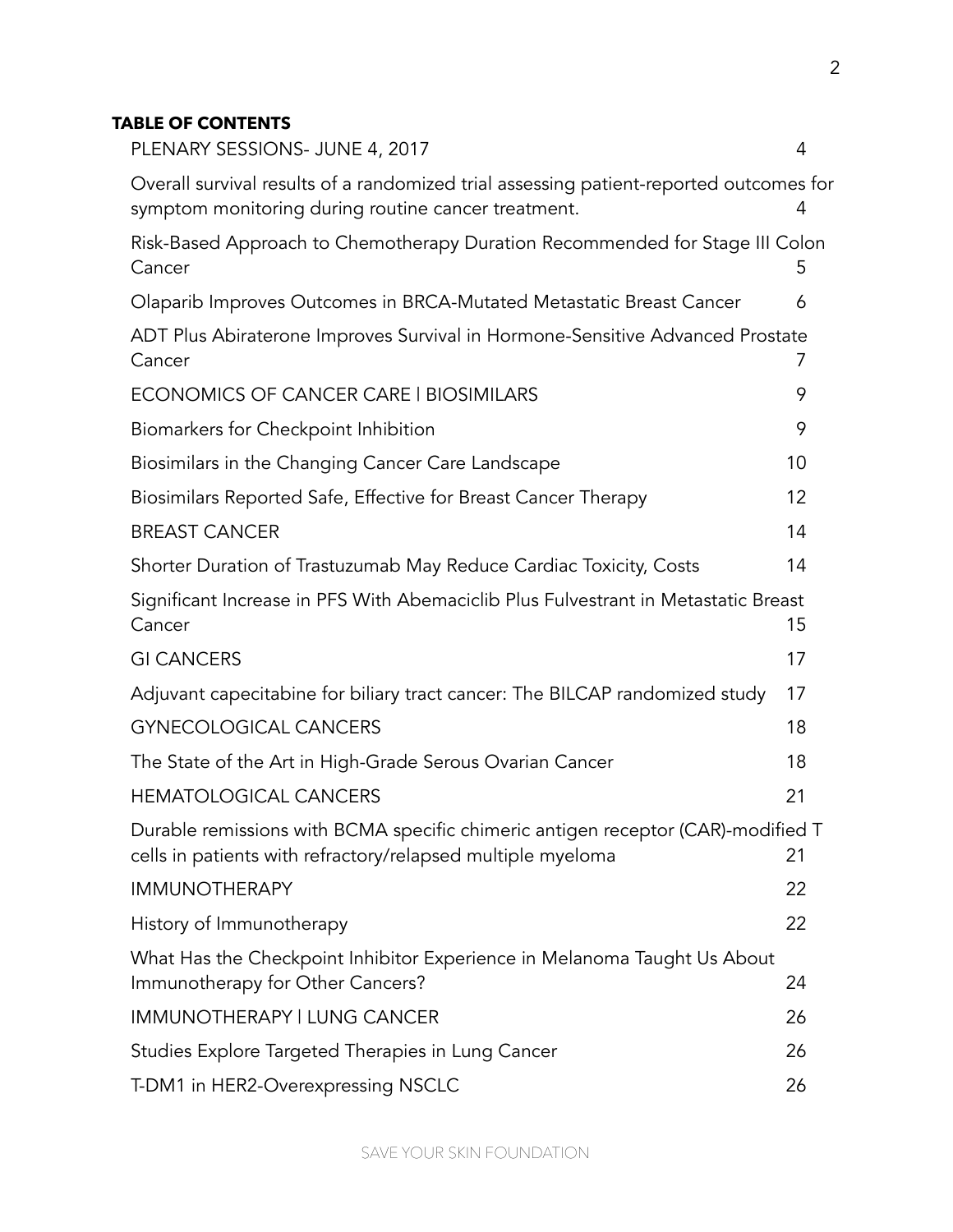| T-DM1 in HER2-Mutated Lung Cancer                                                                                                                                                               | 26 |  |  |
|-------------------------------------------------------------------------------------------------------------------------------------------------------------------------------------------------|----|--|--|
| MET Inhibitors in MET-Mutated NSCLC                                                                                                                                                             | 27 |  |  |
| Response to Immunotherapy in MET-Mutated NSCLC                                                                                                                                                  | 28 |  |  |
| Second- or third-line nivolumab (Nivo) versus nivo plus ipilimumab (Ipi) in malignant<br>pleural mesothelioma (MPM) patients: Results of the IFCT-1501 MAPS2 randomized<br>phase II trial<br>29 |    |  |  |
| <b>DRUG DEVELOPMENT</b>                                                                                                                                                                         | 30 |  |  |
| The Path Forward: Pathways and Practice Transformation                                                                                                                                          | 30 |  |  |
| Tumour-Agnostic Drug Approvals: In the distant future or already here?                                                                                                                          | 33 |  |  |
| Performance of a high-intensity 508-gene circulating-tumor DNA (ctDNA) assay in<br>patients with metastatic breast, lung, and prostate cancer<br>35                                             |    |  |  |
| Routine molecular screening of advanced refractory cancer patients: An analysis of<br>the first 2490 patients of the ProfilER Study                                                             | 36 |  |  |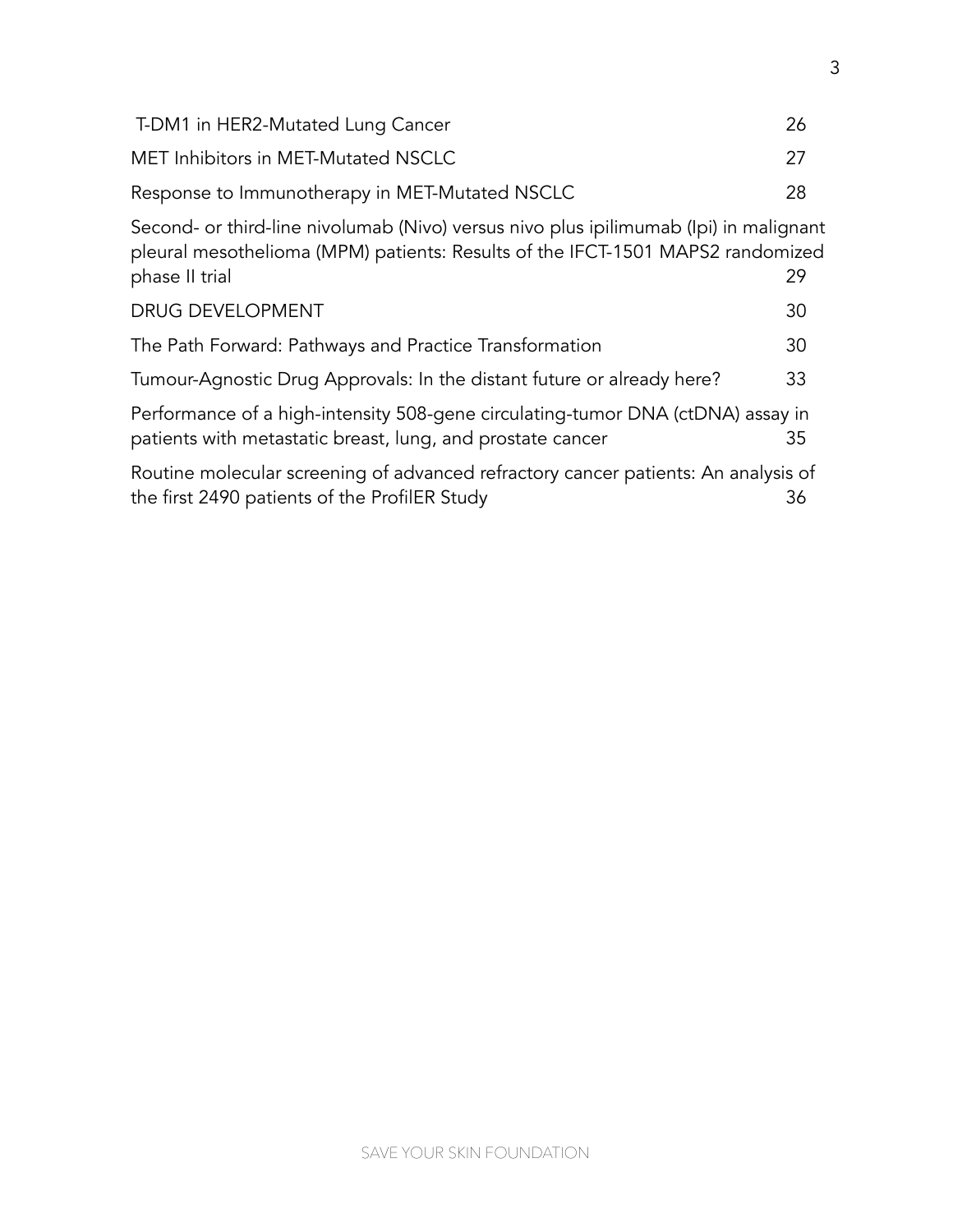# <span id="page-3-0"></span>**PLENARY SESSIONS- JUNE 4, 2017**

### <span id="page-3-1"></span>**Overall survival results of a randomized trial assessing patient-reported outcomes for symptom monitoring during routine cancer treatment.**

Ethan M. Basch University of North Carolina at Chapel Hill

Overall survival results of a randomized trial assessing PROs for symptom monitoring during routine cancer treatment was presented by Ethan M. Basch, MD, MSc, FASCO, of The University of North Carolina at Chapel Hill.

The protocol-specified primary outcome was change in health-related quality of life at 6 months compared with enrolment and was the basis of the sample size determination. Significant benefits in quality of life as well as secondary outcomes of 1-year quality-adjusted survival, duration of chemotherapy, and emergency department use were found and previously reported.

766 patients initiating routine chemotherapy for metastatic solid tumours at Memorial Sloan Kettering Cancer Centre between September 2007 and January 2011 were randomly assigned to either the usual care group of the PRO group, in which patients self-reported 12 common symptoms from the National Cancer Institute's Common Terminology Criteria for Adverse Events via a web-based PRO questionnaire platform. Participation was continuous until cessation of cancer treatment, voluntary withdrawal from the trial, transition to hospice care, or death.

When the PRO group participants reported a severe or worsening symptom, an email alert was triggered to a clinical nurse responsible for the care of that patient. A report profiling each participant's symptom burden history was generated at clinic visits for the treating oncologist.

Overall survival was assessed in June 2016. Integration of PROs into the routine care of patients with metastatic cancer was associated with increased survival compared with usual care.

One potential mechanism of action is early responsiveness to patient symptoms preventing adverse downstream consequences. Another potential mechanism is that patients in the intervention group were able to tolerate continuation of chemotherapy longer than usual care. Median overall survival was 31.2 months in the PRO group and 26.0 months in the usual care group.

Electronic patient-reported symptom monitoring may be considered for implementation as a part of high-quality cancer care.

These single-centre results are being further evaluated in a national multi-centre implementation trial. Clinical trial information: [NCT00578006](http://clinicaltrials.gov/show/NCT00578006)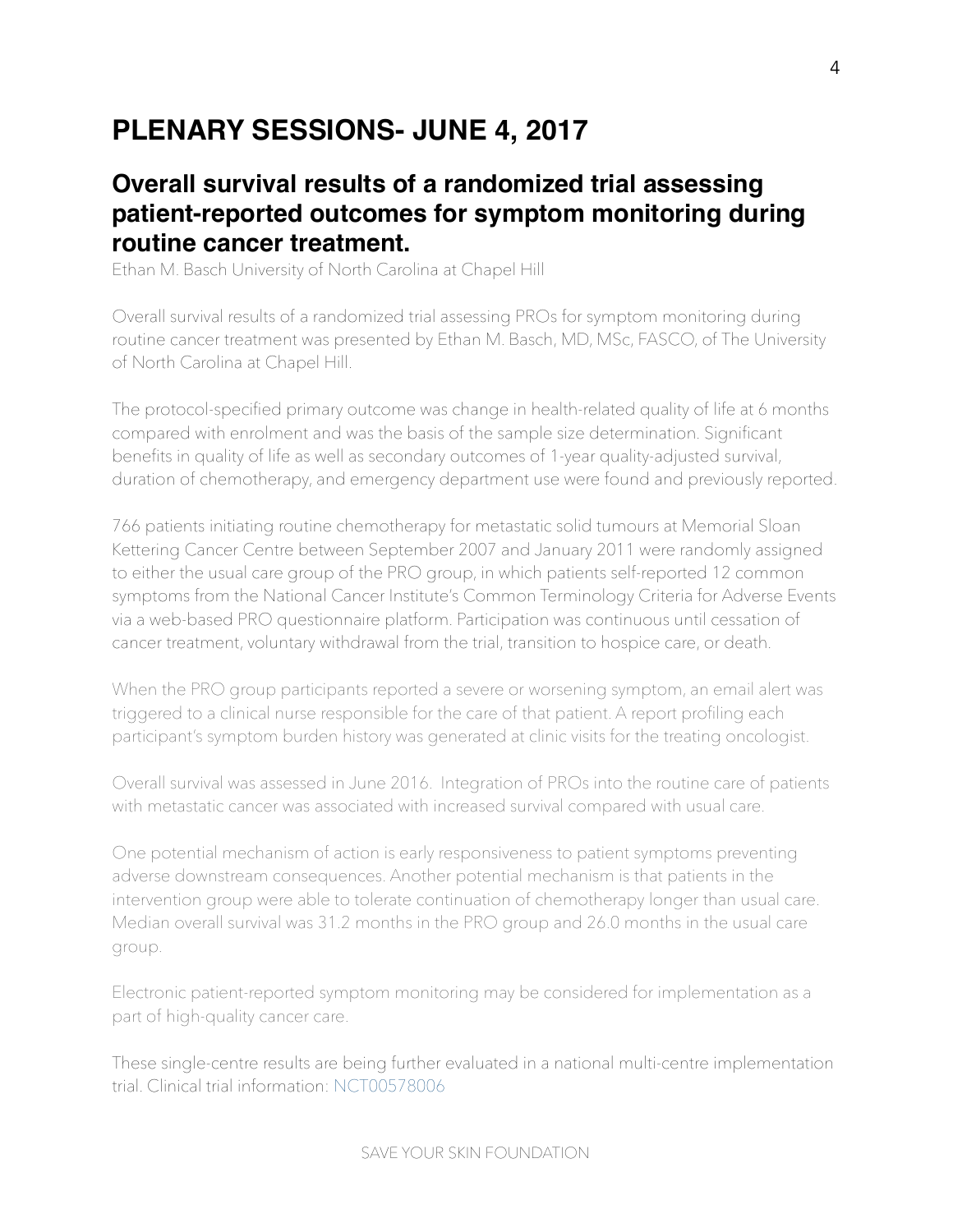## <span id="page-4-0"></span>**Risk-Based Approach to Chemotherapy Duration Recommended for Stage III Colon Cancer**

June 4, 2017 Dr. Qian Shi, PhD, Mayo Clinic Cancer Center and Cathy Eng, MD, FACP, of The University of Texas MD Anderson Cancer Center

In patients with stage III colon cancer, a 3-month course of chemotherapy was almost as effective as a standard 6-month course—with a difference in disease-free survival (DFS) of less than 1% while reducing the risk of neurotoxicity and other adverse events. A subgroup analysis further showed that the 3-month course was most appropriate for low-risk patients.

Investigators in the IDEA collaboration reached a clinical consensus to recommend a risk-based approach to selecting adjuvant chemotherapy for stage III colon cancer. Recommending 3 months of adjuvant chemotherapy for patients with low-risk disease, defined as T1-3N1 tumours (approximately 60% of stage III patients). For high-risk patients, defined as patients with T4 or N2 tumours, decisions on use of the shorter course should be based on an individual assessment of tolerability, risk, and choice of regimen.

The rationale for the collaboration was to determine whether the standard 6 months of oxaliplatin-based chemotherapy is necessary. Six phase III trials were conducted in 12 countries and included more than 12,000 patients to determine the noninferiority of 3 versus 6 months of treatment. In each trial, patients were randomly assigned to 3 or 6 months of treatment.

The primary endpoint was DFS, defined as the earliest date of relapse, secondary colorectal primary tumour, or death due to all causes. To demonstrate non-inferiority, investigators reached consensus that a 12% relative risk increase in DFS in the 3-month arm compared with the 6 month arm was acceptable. The estimated 3-year DFS in the 3-month arm was lower than that in the 6-month arm by 0.9%. Non-inferiority was not established.

Adverse events were lower in the 3-month arm compared with the 6-month arm. Grade 2 or higher neurotoxicity was especially notable; the rate in the 6-month arm was about triple that observed in the 3-month arm.

When high- and low-risk groups were analyzed, 3 months of treatment was non-inferior to 6 months of treatment for low-risk patients. For high-risk patients, 3 months of treatment was clearly inferior to 6 months. The IDEA collaborative advises to consider the tradeoff between loss of DFS benefit and reduced neurotoxicity in clinical decision-making regarding treatment duration. Longer-term data are needed to show the robustness of these results.

**Conclusions:** Six months of oxaliplatin-based chemotherapy for stage III colon cancer remains the standard of care, however, few patients are able to receive all 6 months of oxaliplatin-based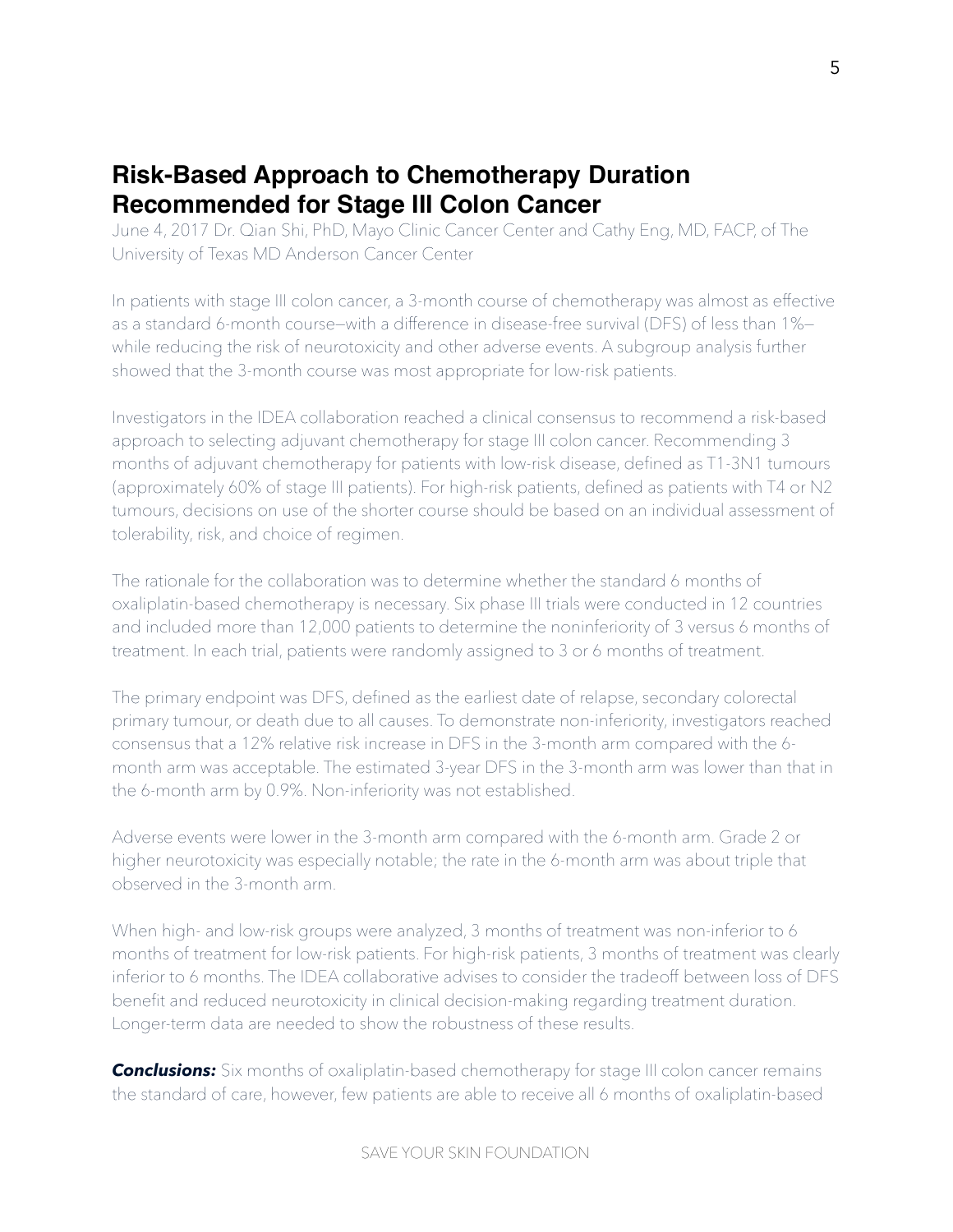chemotherapy due to treatment-related serious adverse events. Longer-term data are needed to show the robustness of these results. Investigators allowed their individual data to be pooled for the common objective of reducing toxicity for patients.

## <span id="page-5-0"></span>**Olaparib Improves Outcomes in BRCA-Mutated Metastatic Breast Cancer**

June 4, 2017 Mark E. Robson, MD, of Memorial Sloan Kettering Cancer Center

Olaparib tablet monotherapy yielded improved progression-free survival compared with standard-of-care chemotherapy among women with HER2-negative metastatic breast cancer and a germline BRCA mutation, according to results of a phase III trial. Inhibition of poly (ADPribose) polymerase (PARP) when BRCA1/2 mutations are not present to aid in DNA damage repair can induce "synthetic lethality" in cancer cells, and some small studies suggested that PARP inhibition could be effective in patients with breast cancer when BRCA mutations are present.

OLYMPIAD study included 302 patients with HER2-negative metastatic breast cancer with a confirmed or suspected deleterious germline BRCA mutation.

The study met its primary endpoint of progression-free survival (PFS), patients treated with olaparib had a median PFS of 7.0 months compared with 4.2 months with chemotherapy. The overall survival (OS) data are not yet mature, but an interim analysis demonstrated a median OS of 19.3 months with olaparib and 19.6 months with chemotherapy.

Time to second progression or death based on investigator assessment was similar between groups. The median was 13.2 months with olaparib compared with 9.3 months with chemotherapy.

In the olaparib group, 60% of patients achieved a complete response compared with 29% of chemotherapy recipients; partial responses were seen in 9% and 2%, respectively. The median time to response was similar, at 47 days with olaparib and 45 days with chemotherapy, as was the median duration of response, at 6.2 months and 7.1 months, respectively.

Subgroup analyses showed that olaparib may be more effective specifically in TNBC.

Grade 3 or higher adverse events (AEs) occurred in 36.6% of patients treated with olaparib and in 50.5% of patients treated with chemotherapy. The median duration of treatment was 8.2 months with olaparib and 3.4 months with chemotherapy. There was one death due to an AE in each group. Among the AEs of any grade that occurred more frequently with olaparib were nausea, anemia, vomiting, and fatigue. Grade 3 or higher anemia was more common with olaparib, whereas grade 3 or higher neutropenia was more frequently seen in patients receiving chemotherapy.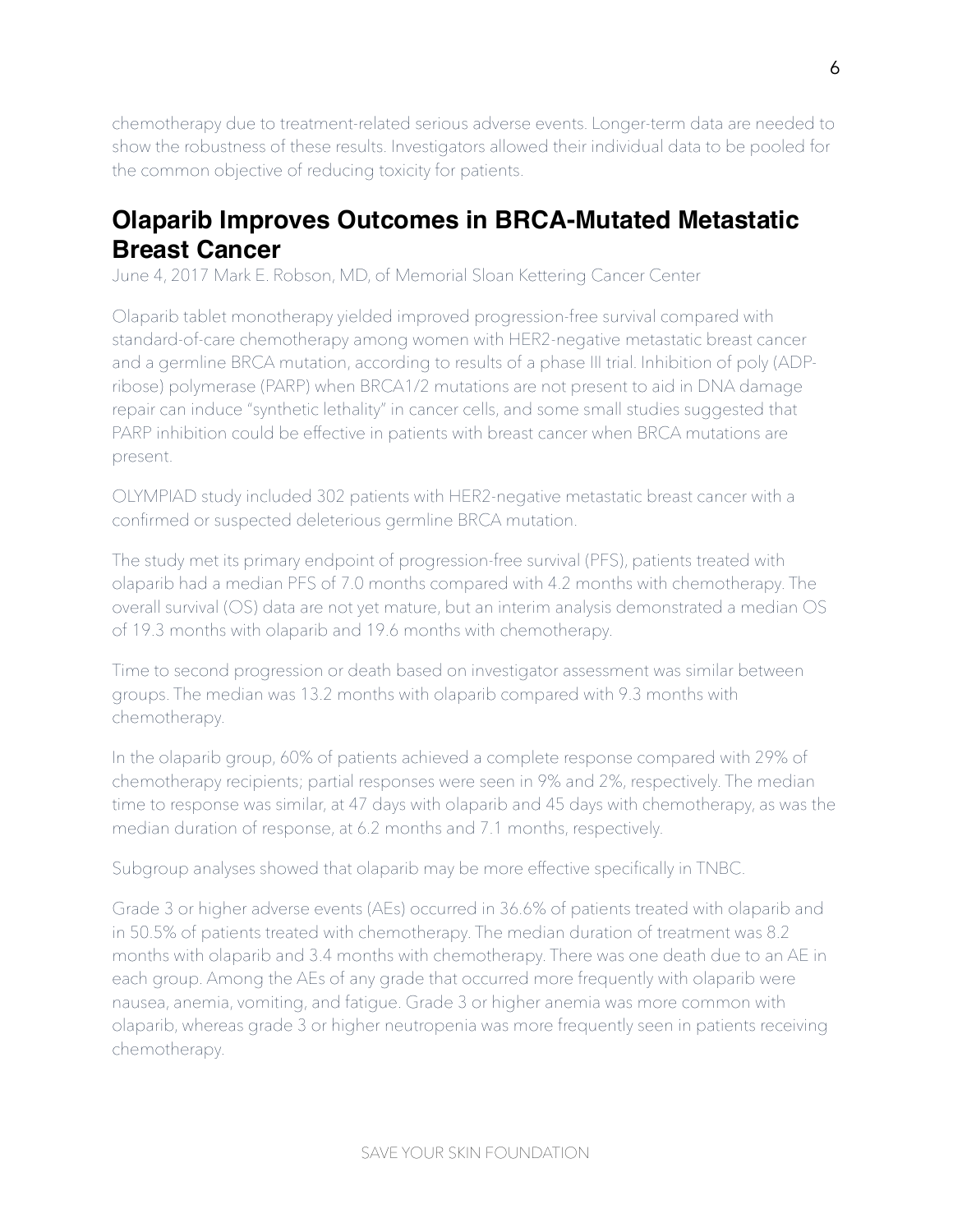An analysis of quality of life using the EORTC QLQ-C30 instrument showed an adjusted mean change with olaparib of 3.9 compared with -3.6 with chemotherapy. This yielded an estimated difference between the two of 7.5, which would be considered clinically significant according to investigators.

**Conclusions:** Olympiad is the first phase III study in patients with metastatic breast cancer demonstrating benefit for a PARP inhibitor over an active comparator, olaparib could be an effective treatment option, importantly, in women with BRCA mutations and triple-negative disease. This likely represents only a first step in this field, and there may be potential to add PARP inhibition to chemotherapy and perhaps move the therapy to the earlier metastatic setting or adjuvant setting.

Despite improvement with olaparib, their is a clear need to understand acquired resistance mechanisms. Discussants believed these results are practice-changing, although several outstanding questions remain, including how olaparib would compare with anthracyclines and taxanes, which are more commonly used as first-line therapies rather than the chemotherapies in this study.

### <span id="page-6-0"></span>**ADT Plus Abiraterone Improves Survival in Hormone-Sensitive Advanced Prostate Cancer**

June 4, 2017 Nicholas D. James, BSc, MBBS, PhD, Queen Elizabeth Hospital and the University of Birmingham and Karim Fizazi, MD, PhD

Adding abiraterone to androgen-deprivation therapy (ADT) increased overall survival (OS) among men with locally advanced or hormone-sensitive metastatic prostate cancer, and the therapy was well tolerated, according to results presented from the LATITUDE ([Abstract LBA3\)](http://meetinglibrary.asco.org/record/152852/abstract) and STAMPEDE trials ([Abstract LBA5003](http://meetinglibrary.asco.org/record/144558/abstract)).

Historically, ADT has been the standard of care for patients with hormone-sensitive, locally advanced or metastatic disease, and in the past several years docetaxel has been added to that therapy for patients with high metastatic burden. Abiraterone acetate plus prednisolone should be part of the standard of care for men starting long-term ADT.

LATITUDE is a phase III, double-blind, randomized trial of androgen deprivation therapy with abiraterone acetate plus prednisone or placebos in newly diagnosed high-risk metastatic hormone-naive prostate cancer.

The LATITUDE trial randomly assigned 1,199 patients with newly diagnosed, high-risk, hormonesensitive metastatic prostate cancer to receive ADT plus placebo (602 patients) or ADT plus abiraterone and prednisone (597 patients). High-risk was defined as two of three factors including a Gleason score of at least 8, the presence of three or more lesions on a bone scan, and evidence of measurable visceral lesions. The study was conducted across 235 sites in 34

SAVE YOUR SKIN FOUNDATION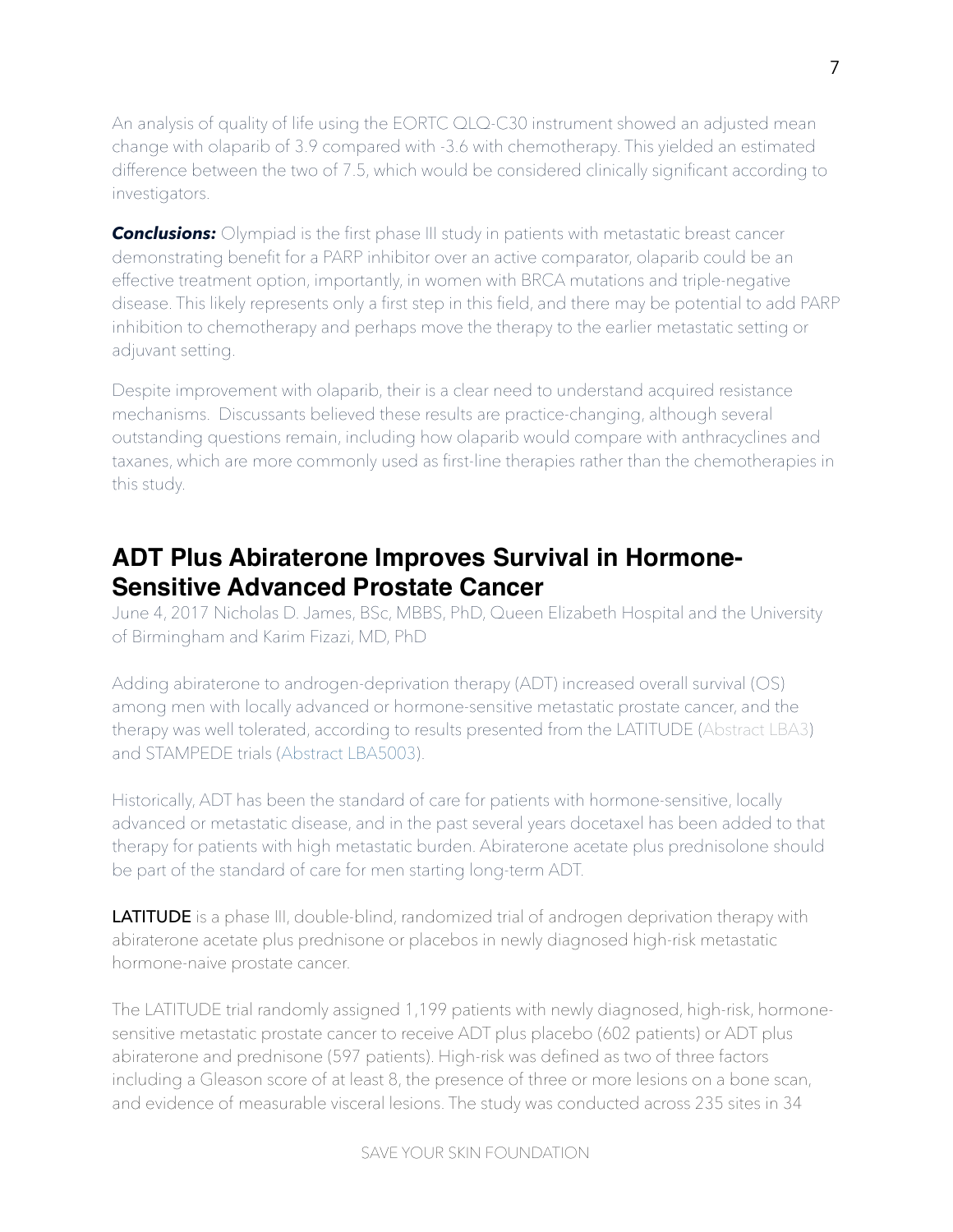countries. The co-primary endpoints were OS and radiologic PFS (rPFS), and the secondary endpoints included pain progression, PSA progression, next symptomatic skeletal event, chemotherapy, and subsequent prostate cancer treatment.

After a median follow-up of 30.4 months, the OS endpoint was met, with a significant reduction in the risk of death with abiraterone and prednisone. The median OS with ADT and placebo was 34.7 months, but was not yet reached in the abiraterone group. The OS rate at 3 years was 66% with abiraterone and prednisone, and 49% without.

rPFS improved with abiraterone as well. The median rPFS in the control group was 14.8 months compared with 33.0 months with abiraterone.

All secondary endpoints of the trial were also met. The addition of abiraterone improved time to PSA progression; time to pain progression; time to next symptomatic skeletal event; time to chemotherapy; and time to subsequent prostate cancer therapy.

It was also noted that survival benefit seen with abiraterone plus prednisone is related to the study drug rather than to drugs used after progression.

The safety profile of ADT with the abiraterone plus prednisone combination was similar to what was previously reported. Grade 3/4 hypertension was more common with abiraterone (20% vs. 10.2%), as was hypokalemia (10.8% vs. 1.2%), and increased alanine transaminase (5.3% vs. 1.0%). Adverse events leading to treatment discontinuation were relatively infrequent, at 12% with abiraterone and 10% in the control group; only two patients discontinued abiraterone because of hypokalemia.

*Conclusions:* The findings presented support the fact that adding abiraterone and prednisone to castration should now be considered as the new standard of care for these men with high-risk, newly diagnosed metastatic prostate cancer

Early use of AA+P added to ADT in patients with high-risk mHNPC yielded significantly improved OS, rPFS, and all secondary end points vs ADT+PBOs alone. ADT+AA+P had a favourable risk/ benefit ratio and supports early intervention with AA+P in newly diagnosed, high-risk mHNPC. Clinical trial information: [NCT01715285](http://clinicaltrials.gov/show/NCT01715285)

**STAMPEDE** is a randomized controlled trial using a multi-arm multi-stage platform design, recruiting patients with high-risk locally advanced or metastatic PCa starting long-term ADT.

The STAMPEDE trial began in 2005 and is the largest randomized clinical trial of treatments for prostate cancer. This ongoing study has a multistage, multi-arm design to allow adaption and addition of new therapies. An abiraterone comparison arm was opened in 2011 and closed January 2014. Enrolled patients included those with high-risk locally advanced or metastatic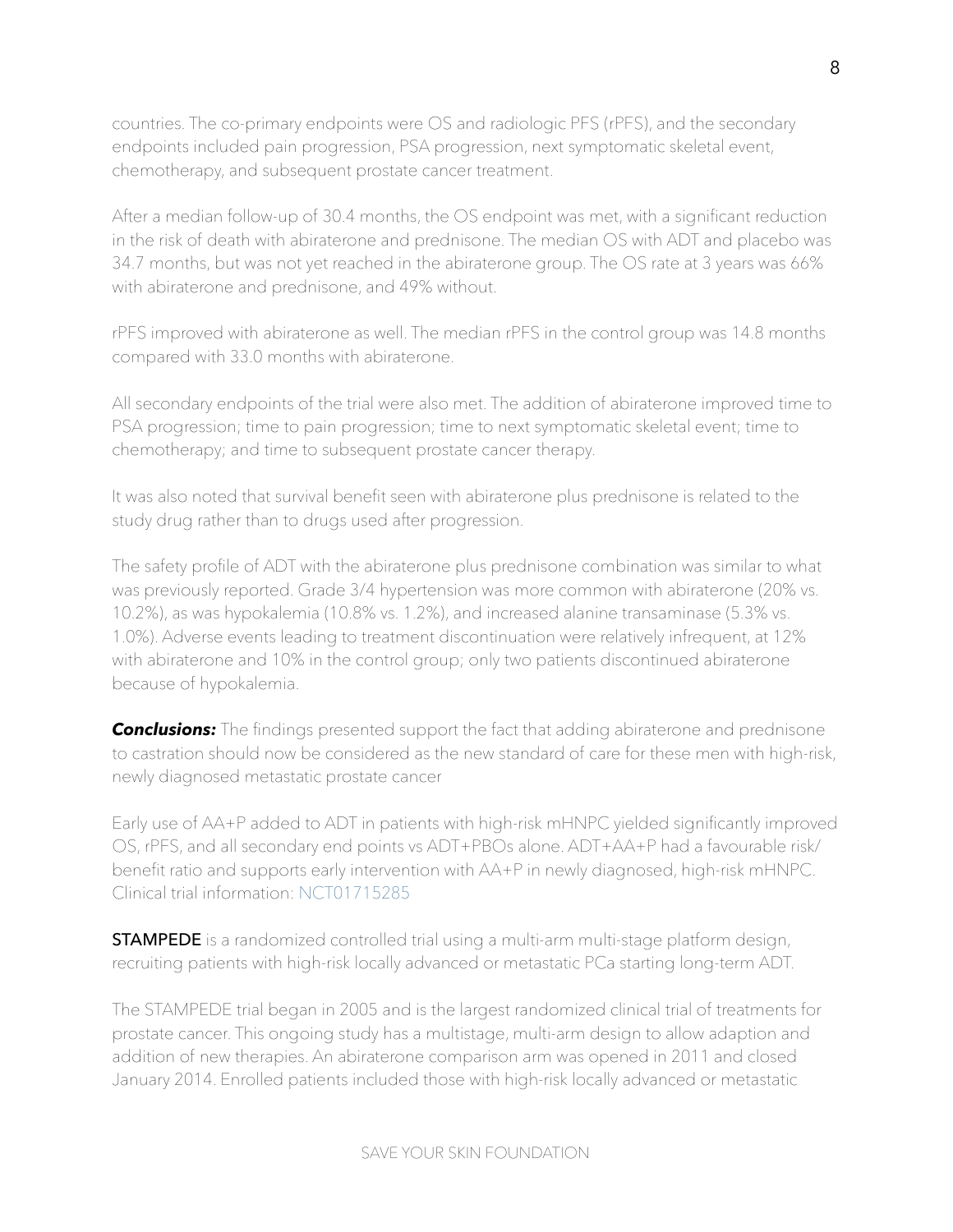prostate cancer that was newly diagnosed or relapsed after radical prostatectomy or radiation therapy and who were starting ADT.

In the abiraterone group, OS was improved by 37% compared with the standard-of-care group. Early addition of abiraterone and prednisolone improved OS by 37% and FFS by 71%, and reduced symptomatic skeletal events by 55%. The benefit in FFS was pronounced. Time to failure improved by 71% in the abiraterone group.

Regarding safety, the number of grade 3 to 5 adverse events was similar in most categories, although the abiraterone group reported more cardiovascular disorders than the standard-ofcare group (10% vs. 4%, respectively) and more hepatic disorders (7% vs. 1%, respectively).

The results show a clinically and statistically significant effect on overall survival & failure-free survival from adding abiraterone at start of ADT with a manageable increase in toxicity. ADT (+/- RT) + abiraterone is a new standard of care for this group.

#### Clinical trial information: [NCT00268476](http://clinicaltrials.gov/show/NCT00268476)

*Conclusions:* Abiraterone brings the same or greater level of effectiveness against prostate cancer with far fewer side effects than chemotherapy. Data should immediately reshape treatment algorithms for prostate cancer, and abiraterone with conventional hormone therapy should become a new standard of care for men with high-risk metastatic prostate cancer.

Results of both STAMPEDE and LATITUDE were published immediately following the Plenary Session in the New England Journal of Medicine.

# <span id="page-8-0"></span>**ECONOMICS OF CANCER CARE | BIOSIMILARS**

### <span id="page-8-1"></span>**Biomarkers for Checkpoint Inhibition**

June 3, 2017 Jeffrey S. Weber, MD, PhD, Laura and Isaac Perlmutter Cancer Center, NYU Langone Medical Center

The most critical question in the field of cancer immunotherapy is whether biomarkers can be defined that predict benefit from the use of these drugs and allow oncologists to choose patients most likely to respond to them. In melanoma and non–small cell lung cancer (NSCLC), a variety of studies have suggested that tumours have three potential immune profiles: (1) those that are infiltrated with T cells and express an "inflammatory" signature of genes, which could be amenable to checkpoint inhibition; (2) tumours that are devoid of any T-cell or inflammatory infiltrate on histologic examination and have a noninflamed, or "cold" gene expression profile and could be amenable to adoptive cell therapy; (3) and tumours that have T cells and other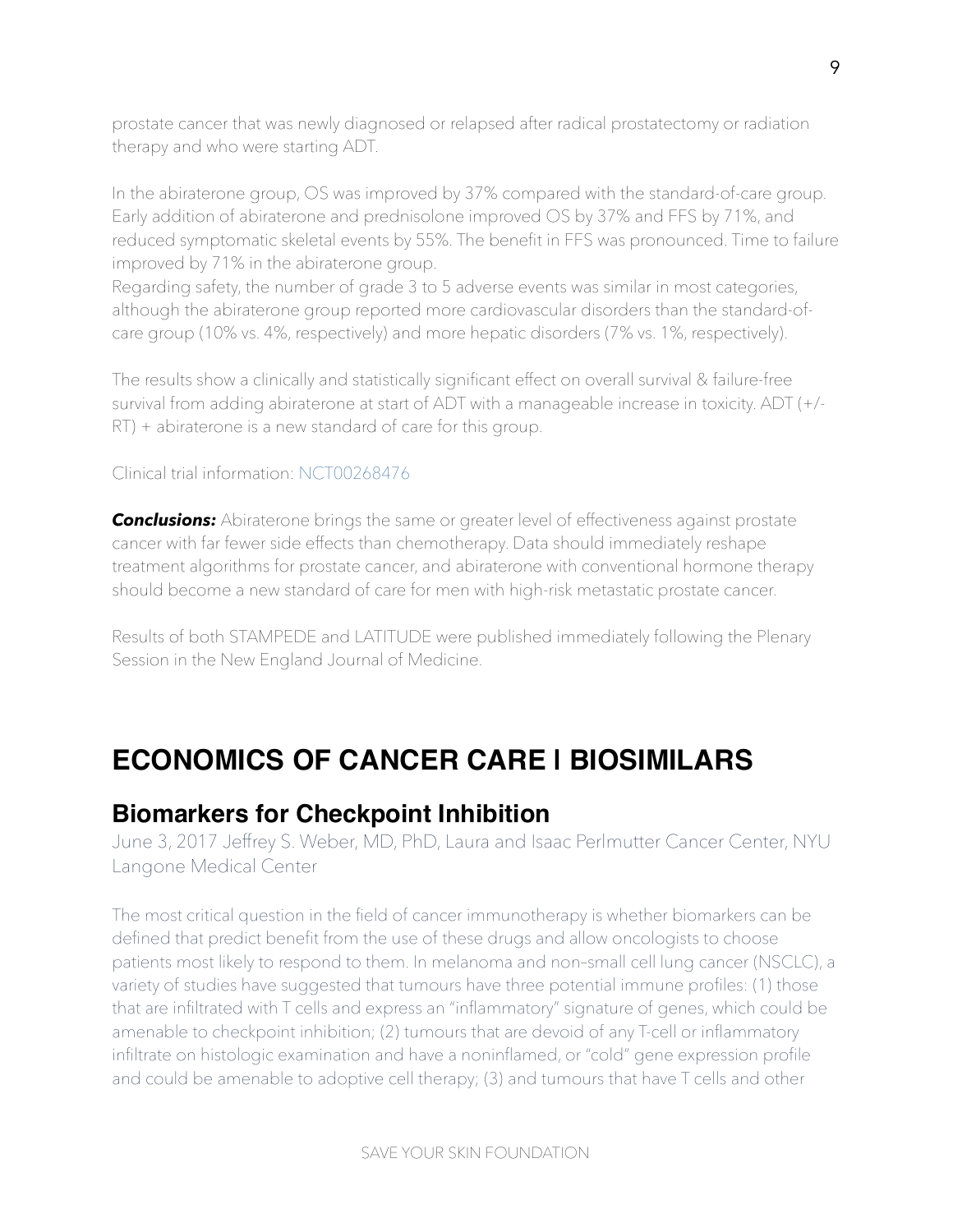immune cells present, but only at the periphery or within the stromal tissue and not within the tumour itself and might be amenable to antiangiogenic therapy.

The number of CD8 T-cells infiltrating the tumour microenvironment and expressing PD-1 and/ or CTLA-4 appears to be a key indicator of success with checkpoint inhibition. The nature of the tumour microenvironment also plays an important role in resistance or susceptibility to checkpoint inhibition.

There is also an association between tumour activation of the WNT/β-catenin signaling pathway and absence of a T-cell gene expression signature, which leads to deficiencies of infiltrating dendritic cells and a "cold" tumour microenvironment.

When tumours become resistant to PD-1 blockade after an initial response, exhibiting adaptive resistance to therapy, the induction of tumour *JAK1* and *JAK2* mutations, or deletion of beta 2 microglobulin may be responsible, leading to impaired T-cell immunity and inability to detect tumour antigens.

The definition of serum biomarkers associated with the benefit of PD-1 blockade is still immature.

There is a long history of work suggesting that the composition of the host microbiota in mice is associated with a favourable outcome with immunotherapy and checkpoint blockade, and recent data suggest that both clinical outcome and the immune-related adverse events often seen with checkpoint blockade may be associated with specific microbial taxa.

**Conclusion**: There is no clear-cut and clinically useful single biomarker associated with the benefit of checkpoint blockade, or which could be used to select patients that would not benefit from this treatment. Current efforts in which peripheral blood cells, tumour and serum, as well as microbiome specimens are routinely collected in patients before and after treatment with checkpoint inhibition will be critical to research in defining biomarkers of response and resistance to immunotherapies.

### <span id="page-9-0"></span>**Biosimilars in the Changing Cancer Care Landscape**

June 3, 2017 [Gary H. Lyman,](http://am.asco.org/sites/am.asco.org/files/AM17-Disclosure-Lyman.pdf) MD, MPH, FASCO

The rapid increase in health care costs—most notably in cancer care and the price of cancer drugs in the United States—has prompted increasing consideration of strategies for containing the cost of cancer care.

Despite considerable enthusiasm about the rapid advances in our understanding of cancer biology and the identification of critical molecular targets for potentially less toxic and more precise biologic therapies, nowhere has the increase in the cost of cancer care been more apparent than in the costs associated with such products. Clearly, the continuing rise in the cost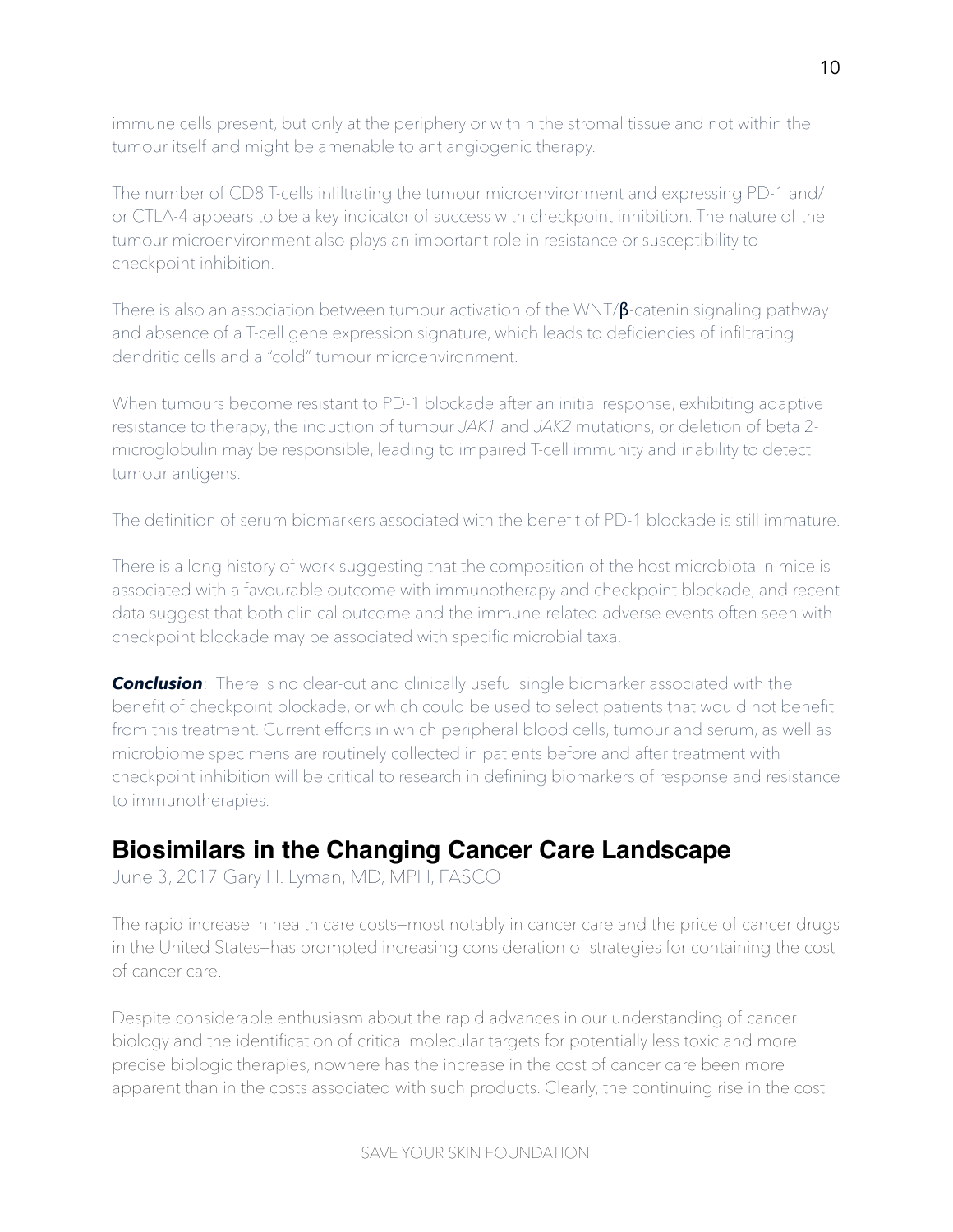of cancer care has substantially affected providers and practices, payers, and the larger health system resulting in concerns about patient access and equity of care because of the financial burden imposed on the healthcare system and cancer care.

Available data from Europe has not suggested that switching a reference product to a corresponding biosimilar leads to any safety or efficacy concerns. The Biologics Price Competition and Innovation Act of 2009 provides a framework by which biosimilars may be evaluated, including the distinction of interchangeability whereby the product may be substituted for the reference drug and alternating between the two products would be considered safe and effective.

Currently, there are no biosimilars in the United States approved by the FDA as interchangeable biologics. In early 2017, the FDA issued guidance on demonstrating interchangeability of a biosimilar with a reference product. This draft guidance encourages further studies to gather evidence to substantiate interchangeability when the biologic product has been developed in the United States. However, the final regulatory criteria for successfully demonstrating interchangeability, including multi-switch clinical data, await final FDA guidance.

#### In the end, the appropriate biologic product prescribed should be determined by the patient and treating oncologist.

Although biosimilars have already been approved in Europe and now in the United States, a number of biosimilars with potential use in oncology are ready for FDA review and approval as patents of originator biologics expire. However, there remain challenges concerning the uptake and utilization of biosimilars in the United States and the overall impact on health care costs.

 The FDA approval process for biosimilars makes it less likely that large phase III trials will be undertaken for all approved indications for originator use, the driving potential for cost reduction would not likely be realized if these were required. Therefore, approval of the biosimilar for other indications must largely be based on extrapolation, and the appropriate incorporation of biosimilars into practice is left largely to clinical experience and judgment.

The complexity of manufacturing and the extensive preclinical analytic structural and functional studies necessary result in biosimilars requiring a considerably longer period of time to develop and test at costs that will likely be 100-fold greater than the development of traditional generics. The impact of biosimilars on health care costs, therefore, is likely to be proportionately less dramatic than that experienced with the introduction of generics.

A number of additional challenges to the forthcoming oncology biosimilar marketplace include nomenclature and tracking, pricing, coverage determinations, and the impact of new payment models.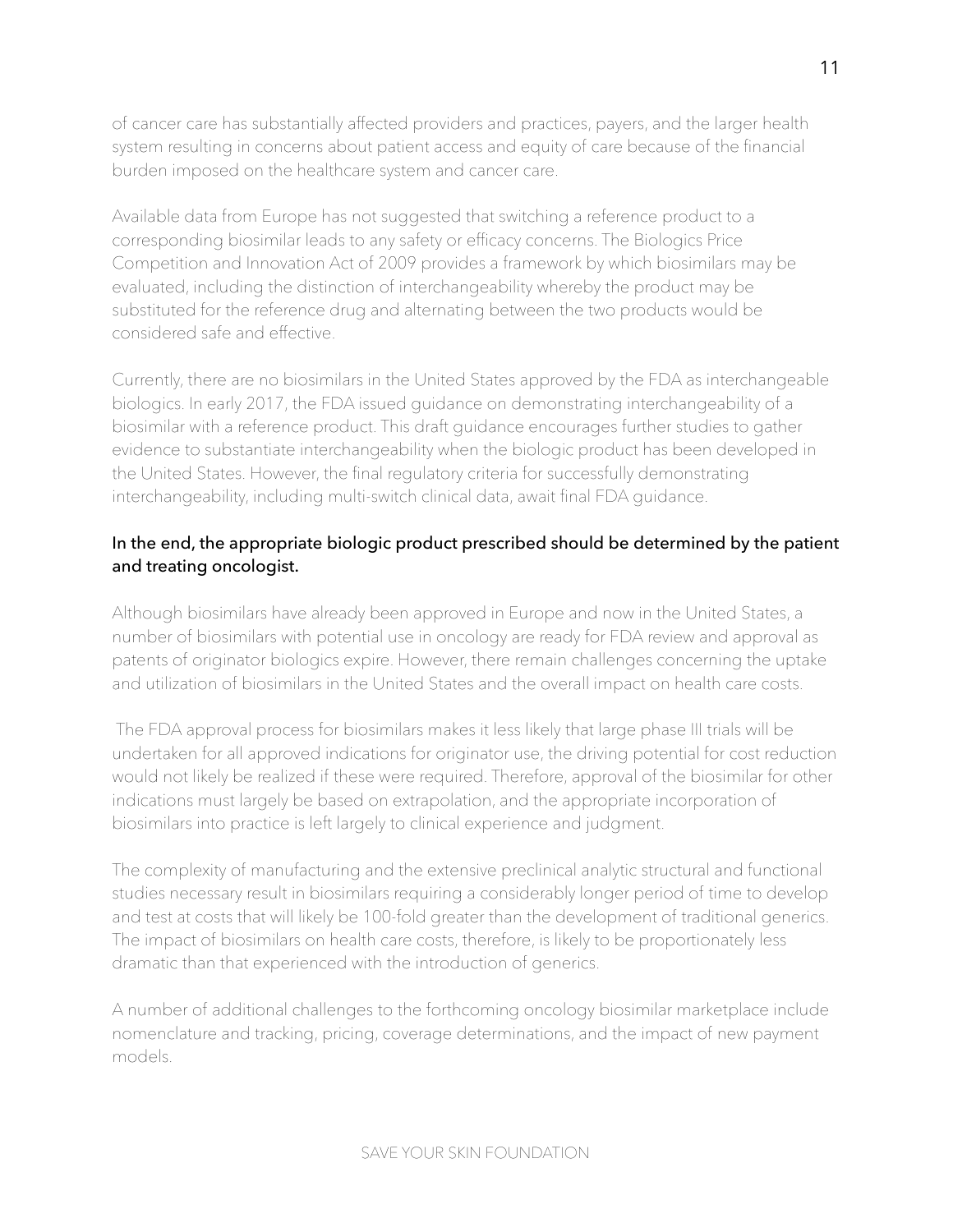Despite a slow start compared with Europe—where 21 biosimilars have been approved, including 10 for treating or supporting patients with cancer—a wave of biosimilars is expected in the United States (and Canada), with cancer treatments likely to make up a significant proportion of these. Confusion persists related to extrapolation, switching or automatic substitution, interchangeability, the naming and labeling of biosimilars, the value of biosimilars, issues related to coverage and reimbursement, and when and how biosimilars should be incorporated into standard clinical practice and guidelines.

In response to growing concern about the adequacy and appropriateness of regulation state legislation related to biosimilars in an effort to prevent automatic substitution as with generic drugs and ensure proper patient and physician notification, an ASCO policy initiative has begun to specifically address both the opportunities and the challenges confronting oncologists regarding the use of biosimilars in the cancer setting. A working group has been established to review all available evidence and regulatory information and to develop a formal ASCO Policy Statement on Biosimilars in Oncology. (CONECTed along with pCODR has also started to undertake such conversations to identify the challenges and opportunities and to collaborate with all stakeholders to identify best practices as these become available in Canada- report available at [conected.saveyourskin.ca](http://conected.saveyourskin.ca)).

In 2015, ASCO issued a policy brief on biosimilars to provide guidance to its members and to policymakers on the evolving regulatory landscape of biosimilars. The policy brief articulated the following principles:

- Biosimilar clinical trials should demonstrate efficacy and safety, including lack of immunogenicity.
- The FDA should establish a transparent regulatory pathway for approval of biosimilars.
- Physician choice between biologic products in the best interest of patients should not be restricted.
- Approved biosimilars should be subject to careful post-market safety surveillance.
- Interchangeability should be established by clinical trials that are adequately designed and performed to support substitution.
- Congress should ensure adequate FDA funding to meet new demands.

# <span id="page-11-0"></span>**Biosimilars Reported Safe, Effective for Breast Cancer Therapy**

June 4, 2017 The safety and efficacy of trastuzumab (TRZ) biosimilars for neoadjuvant breast cancer therapy demonstrated comparable safety and efficacy, according to two studies presented.

*Biosimilar SB3 Compared With Trastuzumab* Xavier B. Pivot, University Hospital Jean Minjoz, (France)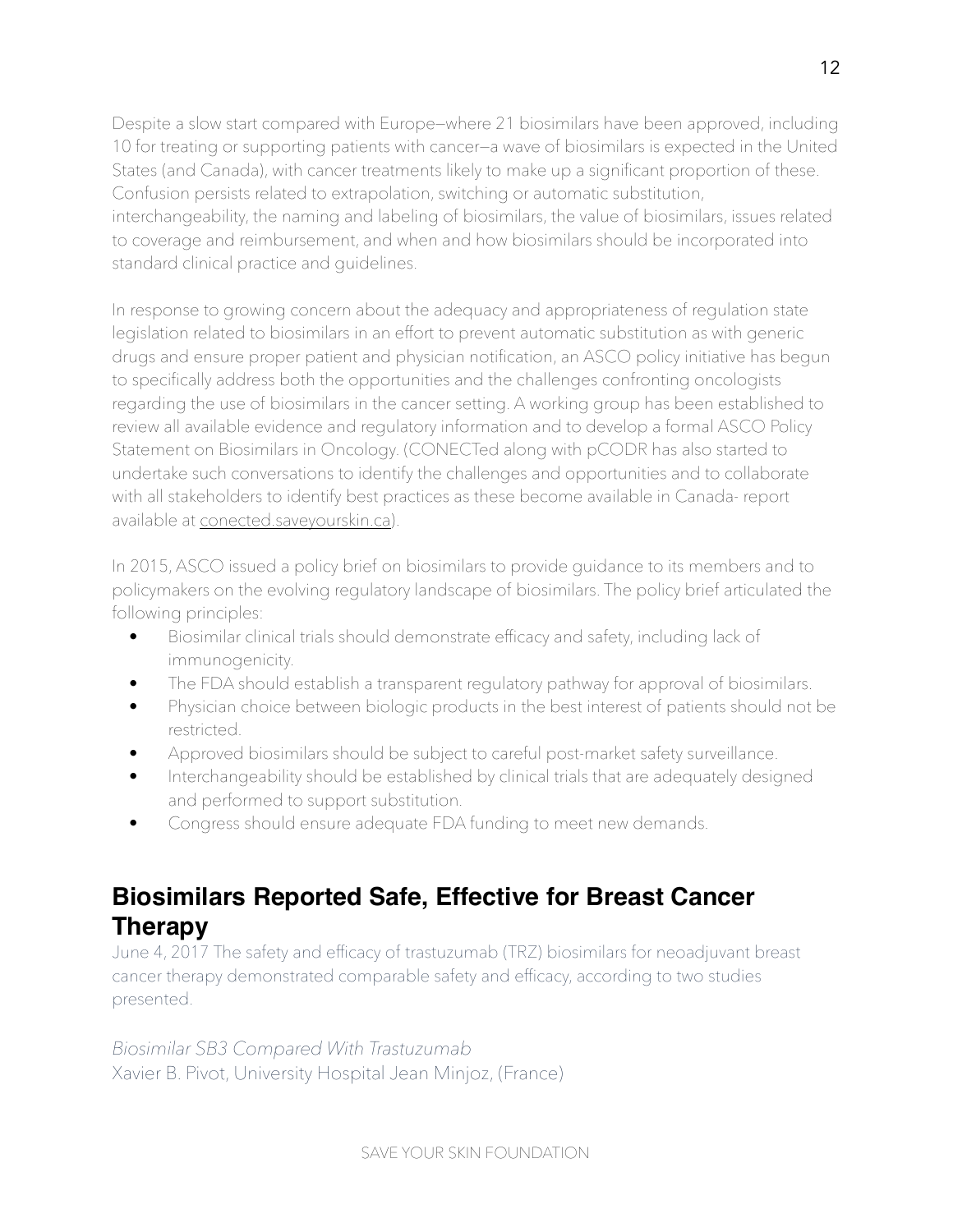A randomized, double-blind phase III trial compared the biosimilar SB3 to TRZ [\(Abstract 509\)](http://meetinglibrary.asco.org/record/145553/abstract). The objective of the trial was to demonstrate comparable clinical efficacy of neoadjuvant SB3 and TRZ in HER2-positive, early-stage or locally advanced breast cancer. The trial substantiates the biosimilarity of SB3 to TRZ, and thoroughly demonstrates the evaluation of a biosimilar based on the 'totality of evidence' approach, with comprehensive assessments including clinical efficacy, safety, pharmacokinetics, and immunogenicity.

Patients received a loading dose of 8 mg/kg of either SB3 or TRZ followed by a maintenance dose of 6 mg/kg every 3 weeks prior to surgery. All patients also received four cycles of docetaxel and four cycles of 5-fluorouracil, epirubicin, and cyclophosphamide (FEC). The primary endpoint was breast pathologic complete response (pCR), which was evaluated at the time of surgery. After surgery, the two groups received 10 cycles of SB3 or TRZ.

Safety and immunogenicity were comparable between the groups, with neutropenia, alopecia, and nausea being the most commonly reported adverse events. The pharmacokinetics of the two drugs was also similar. Equivalence was demonstrated between SB3 and TRZ based on the ratio of breast pCR rates in patients treated with neoadjuvant therapy for HER2-positive, earlystage breast cancer.

Overall safety was similar between the two drugs In the SB3 group, there were 42 treatmentemergent adverse events compared with 47 in the TRZ group. There were 46 serious treatmentemergent adverse events in the SB3 group compared with 47 in the TRZ group. Treatmentemergent adverse events of special interest included congestive heart failure and left ventricular systolic dysfunction; the most common were infusion-related reactions, with 36 in the SB3 group and 44 in the TRZ group. Treatment-emergent adverse events with incidence of at least 15% included alopecia, neutropenia, nausea, leukopenia, diarrhea, increased alanine aminotransferase, anemia, and fatigue.

Biosimilar CT-P6 Compared With Trastuzumab Justin Stebbing, MD, PhD, Imperial College Healthcare NHS Trust (United Kingdom)

Results from another randomized, double-blind phase III study, which compared the efficacy and safety of another TRZ biosimilar, were also reported [\(Abstract 510](http://meetinglibrary.asco.org/record/145550/abstract)). The comparison of biosimilar CT-P6 to TRZ also demonstrated similar efficacy when used as neoadjuvant therapy in HER2 positive, early-stage breast cancer.

Patients received CT-P6 therapy as an 8 mg/kg loading dose and then 6 mg/kg every 3 weeks or an 8 mg/kg loading dose of TRZ followed by 6 mg/kg every 3 weeks for eight cycles. The therapy was given in conjunction with neoadjuvant docetaxel during cycles one through four and FEC during cycles five through eight.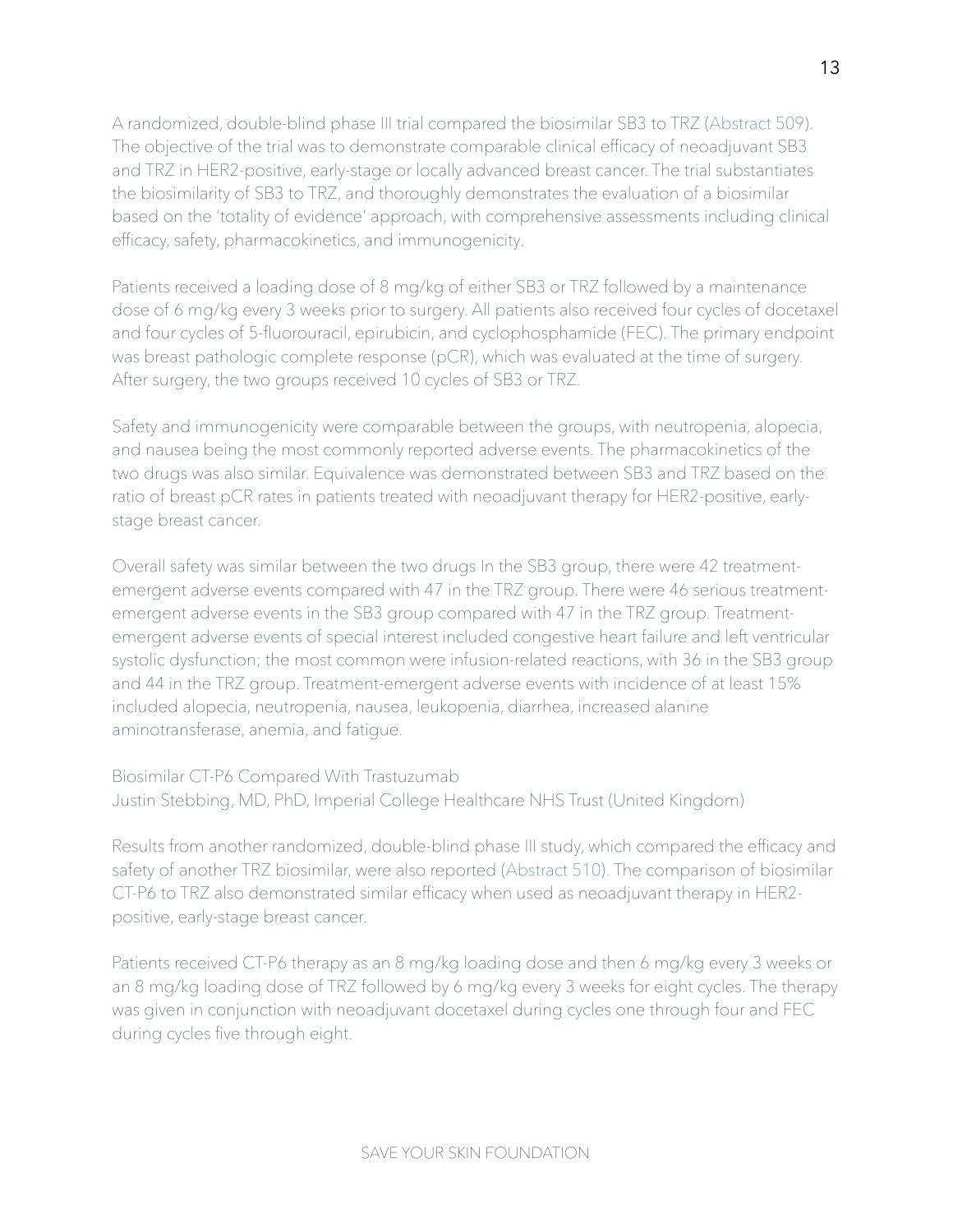Randomization was stratified by clinical stage, hormone receptor status, and country. Among the 781 patients who were screened, 549 were randomly assigned, with 271 given CT-P6 therapy and 278 given TRZ.

Surgery was followed by an adjuvant treatment period of up to 1 year, and long-term safety and efficacy was monitored for 3 years from the last enrolment. The primary efficacy endpoint was pCR, which was assessed through specimens obtained during surgery and analyzed by a central review of local histopathology reports. In the per-protocol population, which included 248 patients treated with CT-P6 and 256 treated with the reference drug, a similar proportion achieved pCR (46.8% vs. 50.4%, respectively).

Serious treatment-emergent adverse events were reported by 6.6% of the 271 patients in the CT-P6 group and 7.6% in the reference product group. Serious adverse events of grade 3 or higher that were considered related to treatment occurred in 8.6% of the patients in the CT-P6 group compared with 10.1% in the reference drug group; neutropenia was the most frequently reported hematologic adverse event. Median left ventricular ejection fraction (LVEF) at baseline was 66.0%, and the median lowest LVEF was 62% with CT-P6 and 62.8% with the reference drug.

The availability of TRZ biosimilars could increase access to this targeted therapy for HER2 positive, early-stage cancer with savings for health care systems around the world.

Five proposed TRZ biosimilars have shown positive phase III results in equivalence studies, two for metastatic disease, and three, including CT-P6 and SB3, in the neoadjuvant setting.

The primary patent for Herceptin (TRZ) expired in Europe in 2014 and is set to expire in the United States in 2019. The potential cost savings of a biosimilar, anticipated to be about 30% of the cost of the brand name drug, could be substantial, given that the brand name drug's worldwide sales are about \$6.7 billion.

# <span id="page-13-0"></span>**BREAST CANCER**

### <span id="page-13-1"></span>**Shorter Duration of Trastuzumab May Reduce Cardiac Toxicity, Costs**

June 5, 2017 Dr. Pier F. Conte, Istituto Oncologico Veneto IRCCS and Dr. Carey K. Anders The University of North Carolina at Chapel Hill Lineberger Comprehensive Cancer Center

A randomized phase III trial comparing two different regimens of combination chemotherapy given together with trastuzumab to see how well they work in treating women with HER2-positive stage I, stage II, or stage III breast cancer was presented by Pier Franco Conte from the Instituto Oncologico Veneto IRCCS. Results from the Short-HER study suggest a shorter course may reduce the rate of severe cardiac toxicity.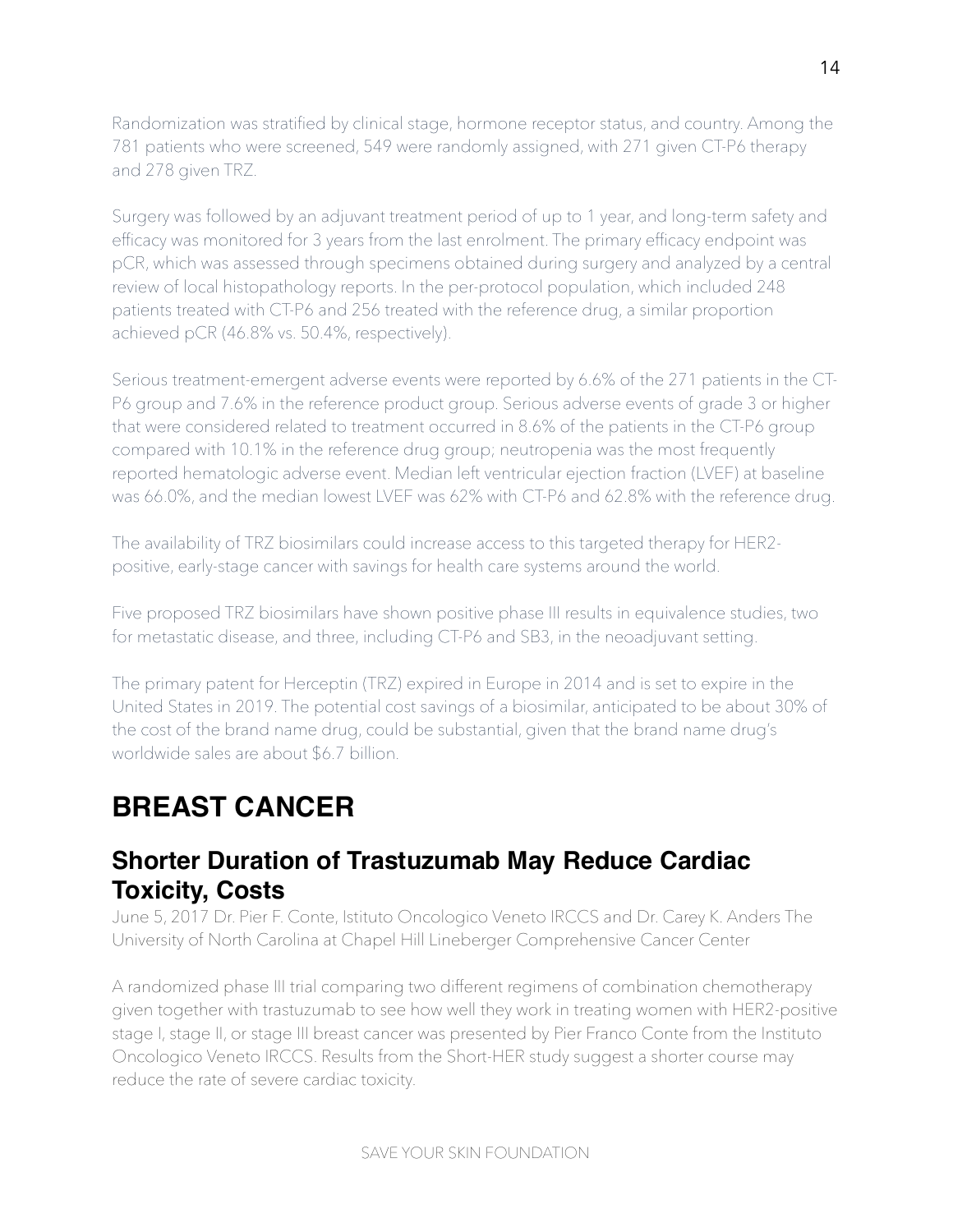Patients were randomly selected to receive 1 year of trastuzumab plus chemotherapy ("long" group) or 9 weeks of trastuzumab plus chemotherapy ("short" group). Primary endpoints were disease-free survival (DFS) and overall survival (OS). Secondary endpoints included failure rate at 2 years and the incidence of cardiac events. Primary endpoints were analyzed after 198 events or at a median follow-up of 5 years.

From December 2007 to October 2013, the study enrolled 1,253 patients; there were 189 DFS events reported over a median of 5.2 years.

There were 89 DFS events in the long group (627 patients) and 100 in the short group (626 patient). The 5-year DFS did not achieve non-inferiority in the frequentist analysis (87.5% vs. 85.4% in the long and short groups.. There were 37 OS events in the long group and 38 in the short group. The 5-year OS was virtually identical between the two arms (95.1% vs. 95.0% in the long and short groups.

According to the results of the Short-HER study there may be a protective effect from a shorter duration of trastuzumab therapy against cardiac toxicity.

There was no difference in OS at 5 years, and the smaller subset analysis found that patients with stage III disease with multiple positive lymph nodes "appeared to derive greater benefit from the longer duration of trastuzumab.

From a financial perspective 1 year of trastuzumab is about \$55,000, based on Medicare estimates (in the US).

Savings were close to \$50,000 for 9 weeks of therapy compared to 1 year when compared, these estimates to commonly accepted additions to adjuvant therapy, 10 years versus 5 years of letrozole adds approximately \$15,000, while the addition of paclitaxel to [doxorubicin and cyclophosphamide] is about \$12,500. For select patients who cannot tolerate 12 months of trastuzumab therapy, the shorter duration "may be reasonable."

Clinical trial information: [NCT00629278](http://clinicaltrials.gov/show/NCT00629278)

### <span id="page-14-0"></span>**Significant Increase in PFS With Abemaciclib Plus Fulvestrant in Metastatic Breast Cancer**

June 3, 2017 George W. Sledge Jr., MD, FASCO, Stanford University

The CDK4/6 inhibitor abemaciclib combined with the estrogen inhibitor fulvestrant may significantly reduce the risk of disease progression and increase the objective response rate in women with metastatic breast cancer, according to the results of the MONARCH 2 study presented during the Breast Cancer—Metastatic Oral Abstract Session on June 3 [\(Abstract 1000](http://meetinglibrary.asco.org/record/144891/abstract)).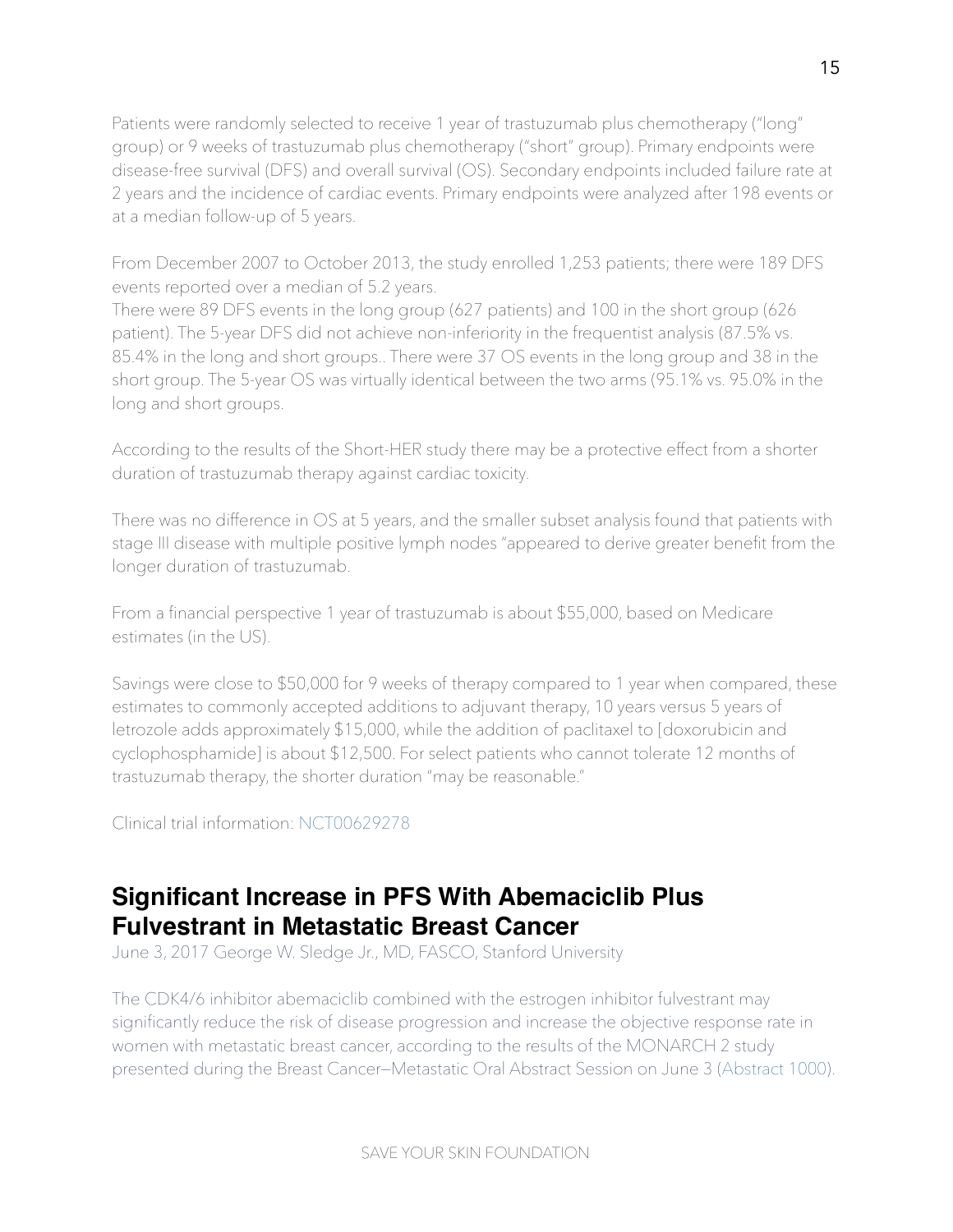The combination protocol reduced the risk of disease progression by 45% with a tolerable side effect profile.

The **MONARCH 2** study was a double-blind, phase III trial involving 669 women with hormone receptor–positive, HER2-negative advanced breast cancer resistant to endocrine therapy. The initial dose of 200 mg twice daily of abemaciclib was reduced to 150 mg twice daily because of diarrhea after 178 patients enrolled. The fulvestrant dose was 500 mg twice daily. The dose reduction did not change study results.

At the median follow-up of 19.5 months, the median progression-free survival (PFS) in the combination treatment arm was 16.4 months compared with 9.3 months in the placebo arm in all patient subgroups.

Patients with measurable disease receiving combination treatment achieved a twofold higher objective response rate compared with those receiving fulvestrant alone (48.1%, 95% CI [42.6%, 53.6%] for abemaciclib vs. 21.3%, 95% CI [15.1%, 27.6%] for placebo).

Response rate is the highest recorded in an endocrine-resistant population. The median duration of response has not yet been reached in the combination group but is 25.6 months in the placebo cohort.

The most common treatment-related adverse events in the combination arm compared with the placebo arm were diarrhea (86.4% vs. 24.7%) and neutropenia (46.0% vs. 4.0%). Grade 3/4 neutropenia occurred in 26.5% of the combination treatment arm compared with 1.7% in the placebo arm with few instances of febrile neutropenia, and grade 3/4 diarrhea in 13.4% compared with 0.4% of patients, respectively.

It was suggested that clinicians choose from two management scenarios based on data from MONARCH 2, as well as other studies on the CDK4/6 inhibitors palbociclib and ribociclib, which all have similar PFS rates (Table).

#### Table. Treatment Scenarios Using CDK4/6 Inhibitors

|                       | Scenario 1                     |           | Seenario 2                |           |
|-----------------------|--------------------------------|-----------|---------------------------|-----------|
| First-line treatment  | AI                             | 15 months | CDK4/6 inhibitor + AL     | 25 months |
| Second-line treatment | CDK4/6 inhibitor + futuestrant | 15 manths | Fulvestrant               | 4 months  |
| Third-line treatment. | $mTCP$ inhibitor + $AI$        | 8 martins | $mTGR$ inhibitor $\pm$ AL | 8 months  |
| <b>Total PFS</b>      |                                | 40 months |                           | 37 months |

Given the expense of these treatments, clinicians should be making their treatment choices for patients based on biology.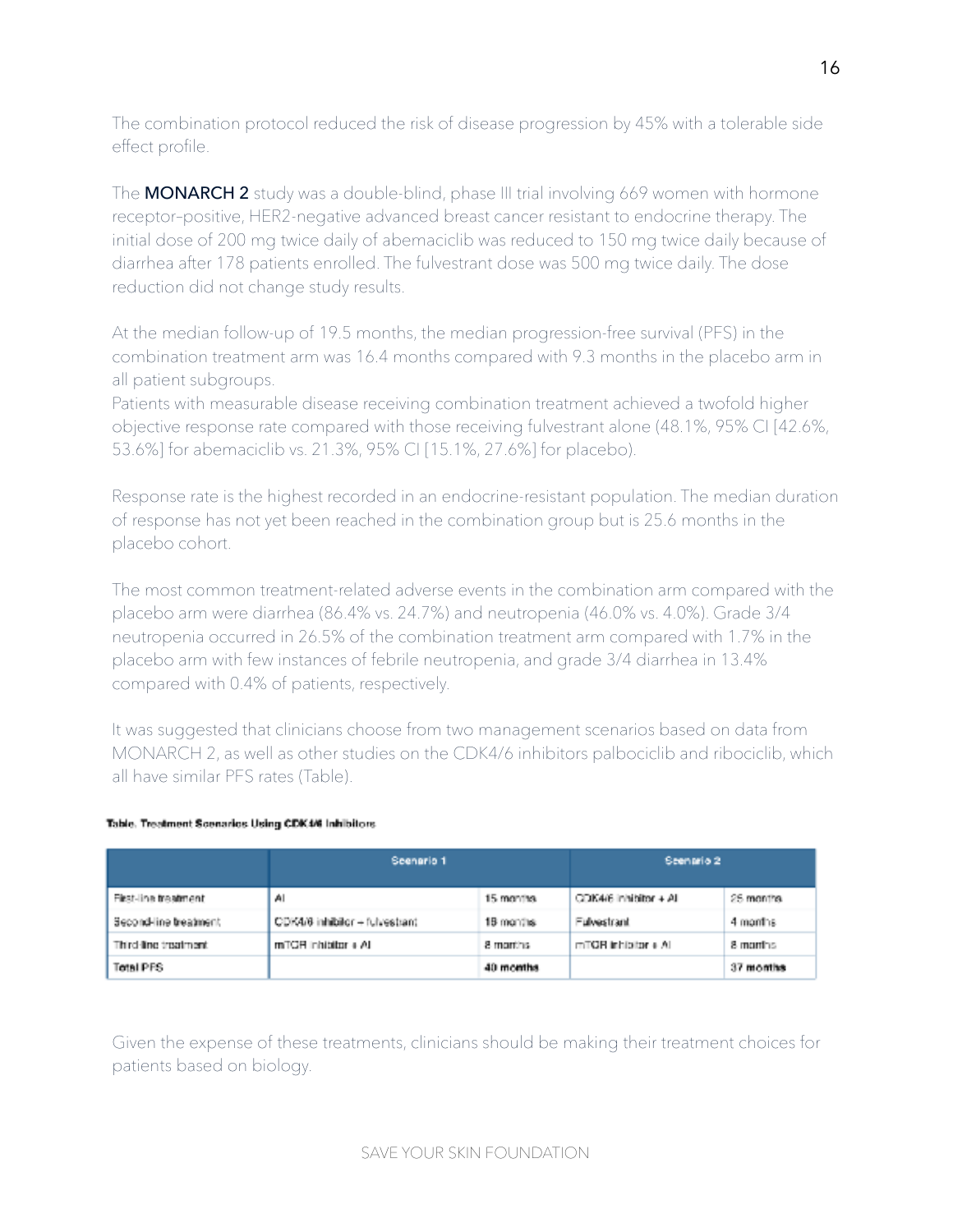Scenario 1 is likely best for patients with a long disease-free interval who have acquired estrogen therapy resistance, she said, while scenario 2 appears most appropriate for patients with primary estrogen therapy resistance. Those patients are unlikely to experience long-term response with an aromatase inhibitor alone.

# <span id="page-16-0"></span>**GI CANCERS**

### <span id="page-16-1"></span>**Adjuvant capecitabine for biliary tract cancer: The BILCAP randomized study**

June 4, 2017 John N. Primrose, MD, University of Southampton (United Kingdom)

In a study of 447 patients with biliary tract cancers, capecitabine improved overall survival (OS) when used after surgery and should become the standard of care. Currently the only curative treatment is surgical resection, but only 15% to 20% of patients are eligible. Of those, there is a 15% 5-year survival rate.

The **BILCAP** randomized study [\(Abstract 4006\)](http://meetinglibrary.asco.org/record/144518/abstract) examined a cancer type for which outcomes are poor—1- and 5-year survival rates are 22% and 9%, respectively. In the two-arm, open-label, controlled study, patients were randomly assigned after surgery to observation or to capecitabine (1,250 mg/m2) twice daily for eight cycles; the primary outcome was OS (by the intent-to-treat [ITT] population). Secondary outcomes were relapse-free survival (RFS), toxicity, quality of life, and health economics (the latter of which was not presented).

In the ITT population, the median OS in the capecitabine group was 51.1 months (95% CI [34.6, 59.1]) and 36.4 months in the observation group (95% CI [29.7, 44.5]). The 15-month difference was not statistically significant. However, when analyzed by the per-protocol population, the difference became significant, with median OS at 52.7 months in the capecitabine group (95% CI [40.3, not reported]) and was 36.1 months in the observation group (95% CI [29.6, 44.2]).

The RFS times were also statistically significant in favour of capecitabine in the ITT group (24.6 vs. 17.6 months) and the per-protocol group (25.9 vs. 17.6 months).

The effect does seem higher in men, but no real differences were noted in tumour site and quality of life is undiminished by the use of capecitabine. Capecitabine should be both the control arm in future adjuvant trials in patients with biliary tract cancers and the standard of care for treatment of biliary tract cancers.

Biliary tract cancers are extremely heterogeneous, and the widely varying median OS can range from 8 to 79 months in gall bladder cancer and is around 36 months in perihilar cancers.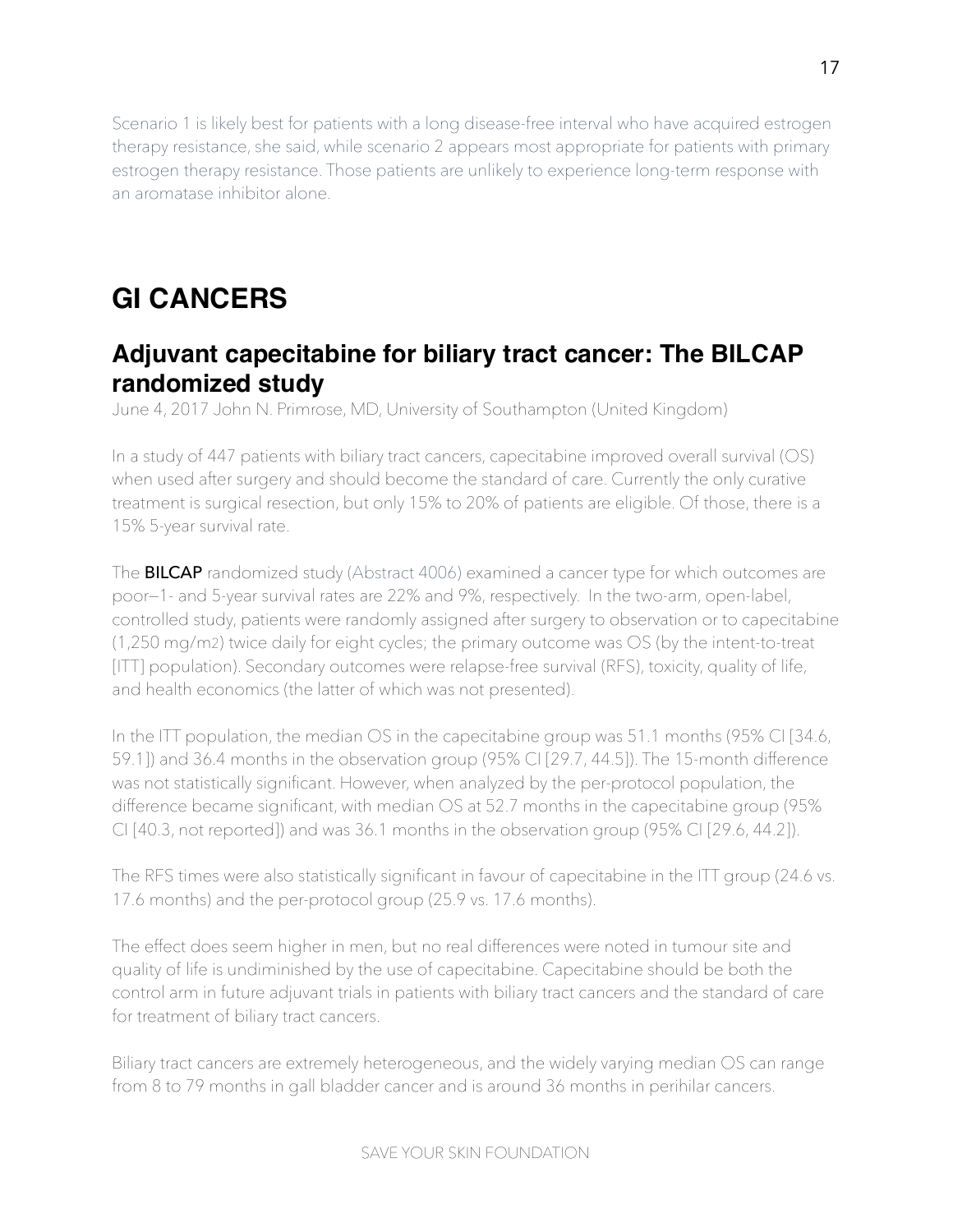The National Comprehensive Cancer Network guidelines are all over the place, mainly because of the lack of phase III trials and a paucity of well-controlled data during the past decade. The 15 month improvement seen in the BILCAP study is highly relevant even if not statistically significant.

**Conclusions:** Adjuvant capecitabine improves OS in biliary tract cancers and should be the new standard of care.

# <span id="page-17-0"></span>**GYNECOLOGICAL CANCERS**

### <span id="page-17-1"></span>**The State of the Art in High-Grade Serous Ovarian Cancer**

The introduction of PARP inhibitors revolutionized the treatment of ovarian cancer, providing much-needed therapeutic options. However, clinical challenges remain as many patients are not candidates for PARP inhibitors and responses are often short-lived. Furthermore, biomarkers have not been established to definitively match patients with the most appropriate therapies.

Despite these challenges, ovarian cancer experts say it is an encouraging and exciting time in the field, with a multitude of combination approaches being investigated to enhance responses to therapy and identify relevant biomarkers.

#### *Two-Tiered Classification System*

#### Elise C. Kohn, MD, National Cancer Institute

In 2014 the World Health Organization and the International Federation of Gynaecology and Obstetrics (FIGO) published revised staging classification criteria categorizing serous adenocarcinoma (SOC) into two grades—low and high—that differ in their histology and molecular characteristics. It is important for clinicians to recognize this distinction, as high- and low-grade SOC respond differently to chemotherapy and thus may require different treatment approaches. High-grade SOC is considered to be highly chemosensitive, though low-grade SOC can still respond to chemotherapy. Given the clinical significance of the classification criteria, It is very important that clinicians are all on the same page that separate into high-grade and low-grade. p53 immunostaining may help differentiate between the two subgroups.

High-grade SOC is associated with null or over-expressed p53, whereas p53 expression is sporadic in low-grade SOC. A morphologic assessment can also provide useful information.

For patients with high-grade SOC, treatment may include chemotherapy, antiangiogenic therapy, DNA repair inhibition therapy, and radiation therapy. For low-grade SOC and all other subtypes (clear-cell, endometrial, and mucinous ovarian cancer), no validated type-specific treatment has been established.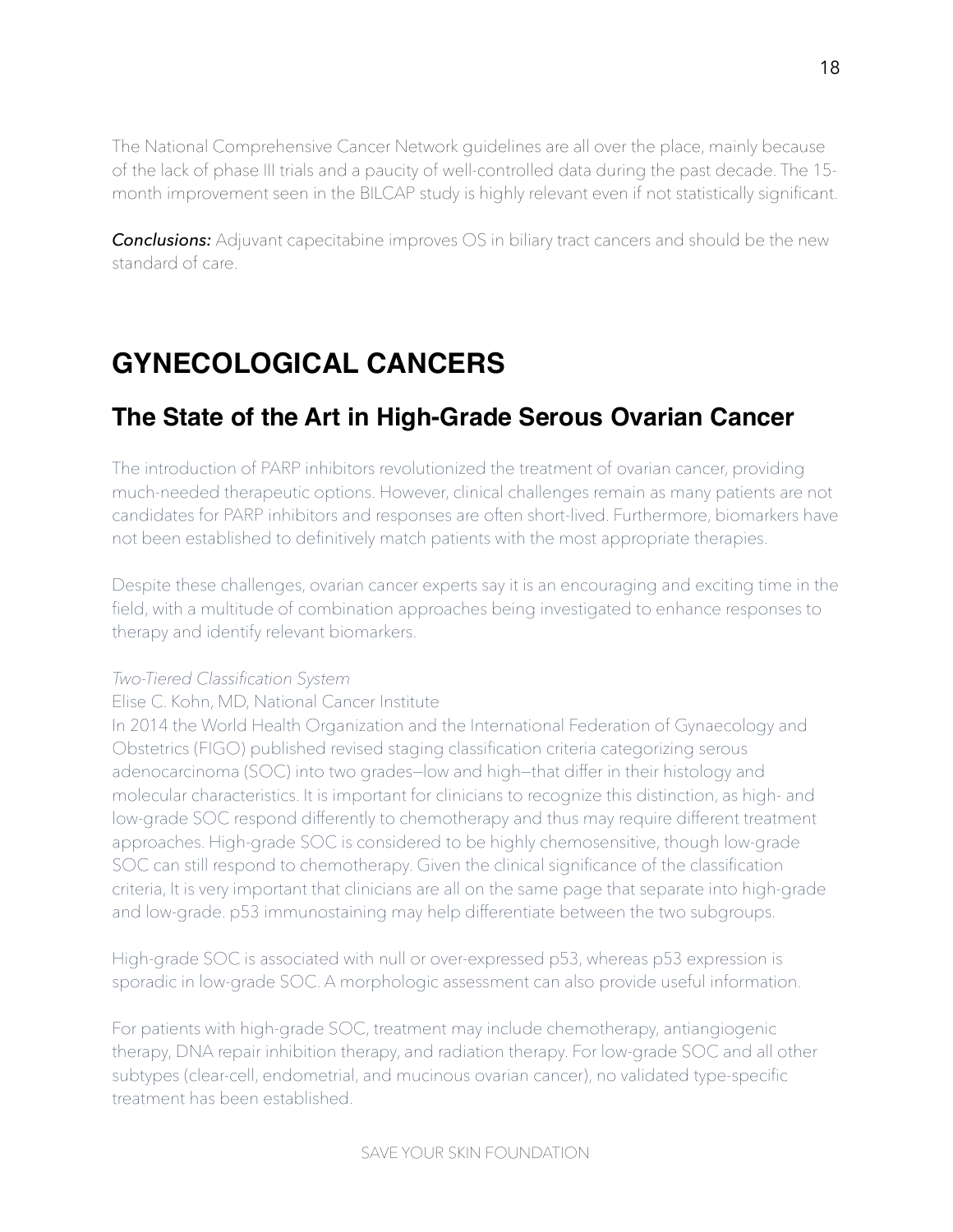The Gynecologic Cancer InterGroup (GCIG) recently published primary treatment recommendations for these patients. The consensus document notes that primary debulking surgery remains an important first-line intervention in high-grade SOC, with a goal of R0 resection. Neoadjuvant therapy may be considered for patients in whom R0 resection is not feasible; these patients should be considered for clinical trials. The standard chemotherapy regimen for high-grade SOC is intravenous carboplatin/paclitaxel administered every 3 weeks, although certain variations on this are acceptable.

Over the past year, a number of clinical trials have been presented or published evaluating different strategies in ovarian cancer treatment. The **GOG-0262** trial reported no difference with the use of weekly compared with every-3-week paclitaxel except for a subset of patients who were not also receiving bevacizumab.

For patients with aysmptomatic CA125 relapse, GCIG guidelines note there is no proven effective therapy. For patients with platinum-sensitive recurrent disease, guidelines recommend a platinum combination with or without an antiangiogenic agent, or a platinum combination followed by a PARP inhibitor.

Results were published from the GOG-0213 trial, which showed a nonsignificant small but persistent trend toward improved overall survival with the addition of bevacizumab to paclitaxel/ carboplatin in patients with recurrent platinum-sensitive ovarian cancer. Bevacizumab received U.S. Food and Drug Administration approval for use in patients with platinum-sensitive recurrent ovarian cancer in late 2016.

PARP maintenance therapy has also been evaluated as a strategy for improving outcomes in recurrent ovarian cancer.

In the randomized, double-blind, phase III **NOVA** trial, niraparib maintenance therapy was associated with a significant improvement in progression-free survival (PFS) regardless of patients' germline *BRCA* mutation. Results of the randomized, phase III **SOLO2** trial were recently presented showing a significant improvement in median PFS with olaparib maintenance compared with placebo in patients with platinum-sensitive ovarian cancer with germline *BRCA* mutations.

Finally, in the **AURELIA** study, the addition of bevacizumab to chemotherapy was associated with a significant improvement in PFS in patients with platinum-resistant ovarian cancer. Interestingly, bevacizumab and weekly paclitaxel were driving these results and researchers agreed that this needs to be considered.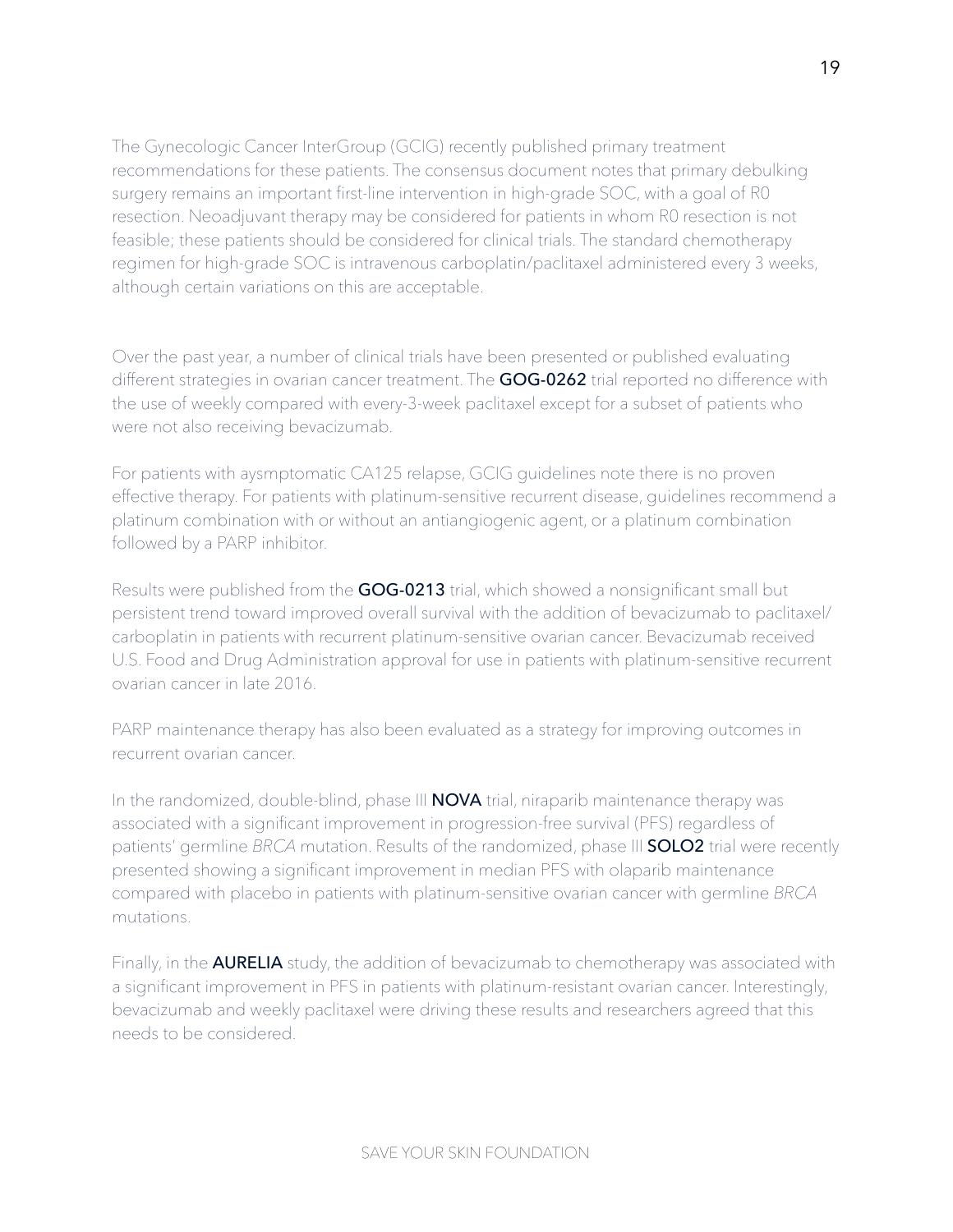For patients with platinum-resistant ovarian cancer, surgery is used only for organ protection, and standards of care for treatment include various chemotherapy regimens with or without bevacizumab.

The frontier of ovarian cancer therapy should emphasize leveraging the DNA damage response to improve responses to therapy. One option is through epigenetic generation of homologous recombination deficiency (HRD). Research has shown the importance of hypoxia, generated locally through the use of angiogenesis inhibitors, which can modulate the DNA damage response.

Based on this scientific rationale, the combination of a PARP inhibitor and a VEGFR inhibitor could be fruitful. Data from a phase II study suggested that a combination of olaparib and the antiangiogenic agent cediranib could be more effective than olaparib alone for patients with recurrent platinum-sensitive ovarian cancer. Early-phase trials in other cancers are now underway.

A variety of other combination strategies are being evaluated to leverage the DNA damage response of PARP inhibitors, including the addition of cell cycle inhibitors, other DNA repairtargeting agents, and immunotherapeutics. Although these approaches are still early in development, there is a lot of optimism about the future.

The importance of a combination approach to the treatment of ovarian cancer encompassing all therapeutic modalities would be needed to fulfill the promise of targeted therapy. Efforts are underway to develop rational combinations by studying how tumour cells act in response to targeted therapy and employing appropriate targeted therapies to account for both adaptive responses and genomic resistance.

Another key line of inquiry in ovarian cancer research relates to the identification of biomarkers to appropriately select treatments for individual patients based on molecular factors. With the explosion of combinations to explore in ovarian cancer, and the work to be done in establishing biomarkers, many clinical trials can be expected on the horizon.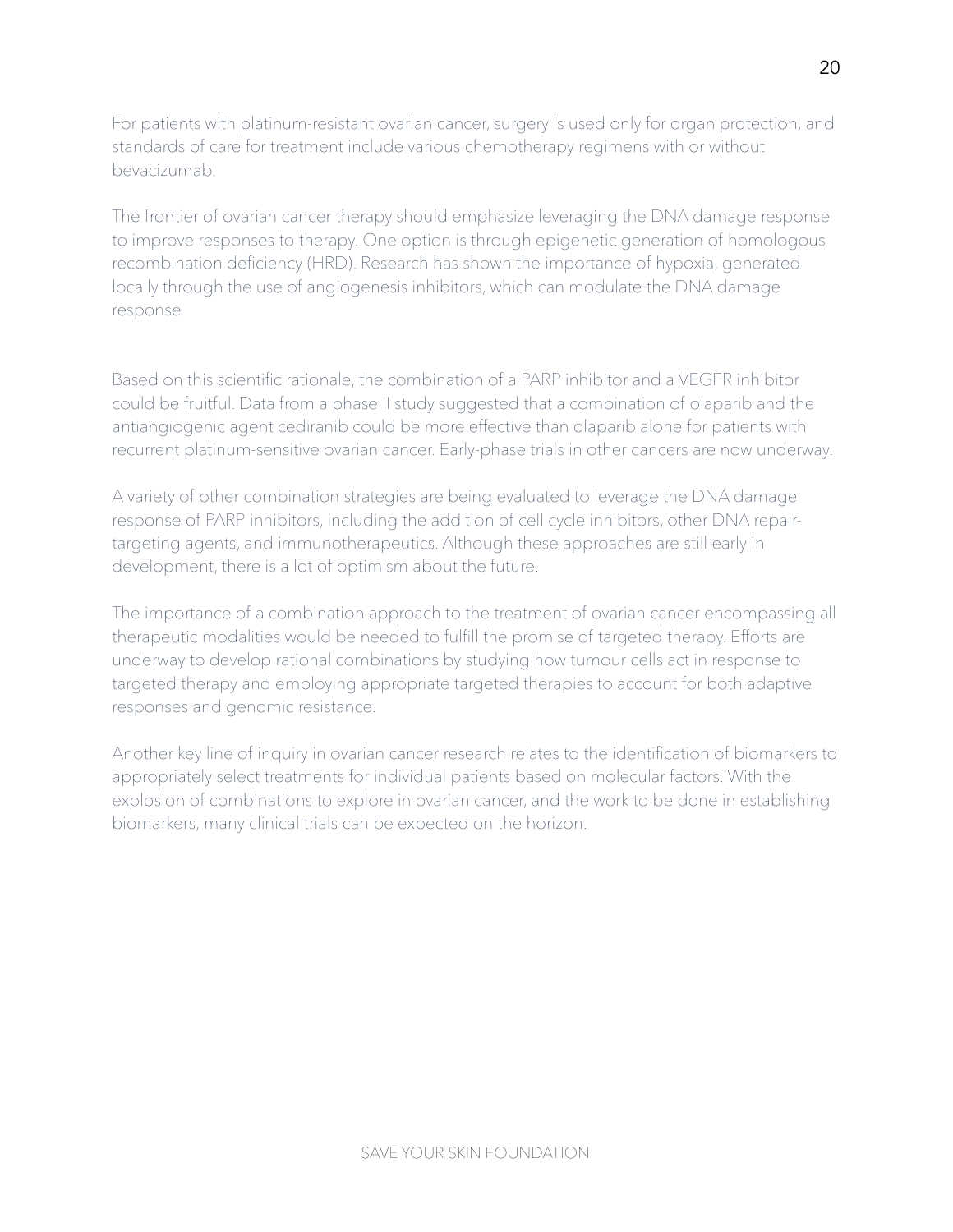# <span id="page-20-0"></span>**HEMATOLOGICAL CANCERS**

### <span id="page-20-1"></span>**Durable remissions with BCMA specific chimeric antigen receptor (CAR)-modified T cells in patients with refractory/ relapsed multiple myeloma**

June 5, 2017 Wanhong Zhao, MD, PhD, The Second Affiliated Hospital of Xi'an Jiaotong University in Xi'an (China)

Chimeric antigen receptor engineered T cell (CAR-T) is a novel immunotherapeutic approach for cancer treatment and has been clinically validated in the treatment of acute lymphoblastic leukaemia (ALL). report an encouraging breakthrough of treating multiple myeloma (MM) using a CAR-T designated LCAR-B38M CAR-T, which targets principally BCMA.

A single arm clinical trial was conducted to assess safety and efficacy of this approach. A total of 19 patients with refractory/relapsed multiple myeloma were included in the trial. The median number of infused cells was 4.7 (0.6  $\sim$  7.0)  $\times$  10e6/kg. The median follow-up times was 208 (62  $\sim$  321) days.

Among the 19 patients who completed the infusion, 7 patients were monitored for a period of more than 6 months. Six out of the 7 achieved complete remission (CR) and minimal residual disease (MRD)-negative status. The 12 patients who were followed up for less than 6 months met near CR criteria of modified EBMT criteria for various degrees of positive immunofixation. All these effects were observed with a progressive decrease of M-protein and thus expected to eventually meet CR criteria. In the most recent follow-up examination, all 18 survived patients were determined to be free of myeloma-related biochemical and hematologic abnormalities.

One of the most common adverse event of CAR-T therapy is acute cytokine release syndrome (CRS). This was observed in 14 (74%) patients who received treatment.

**Conclusion:** A 100% objective response rate (ORR) to LCAR-B38M CAR-T cells was observed in refractory/relapsed myeloma patients. 18 out of 19 (95%) patients reached CR or near CR status without a single event of relapse in a median follow-up of 6 months. The majority (14) of the patients experienced mild or manageable CRS, and the rest (5) were even free of diagnosable CRS.

\**Based on the encouraging safety and efficacy outcomes, it is believed that LCAR-B38M CAR-T cell therapy is an innovative and highly effective treatment for multiple myeloma.*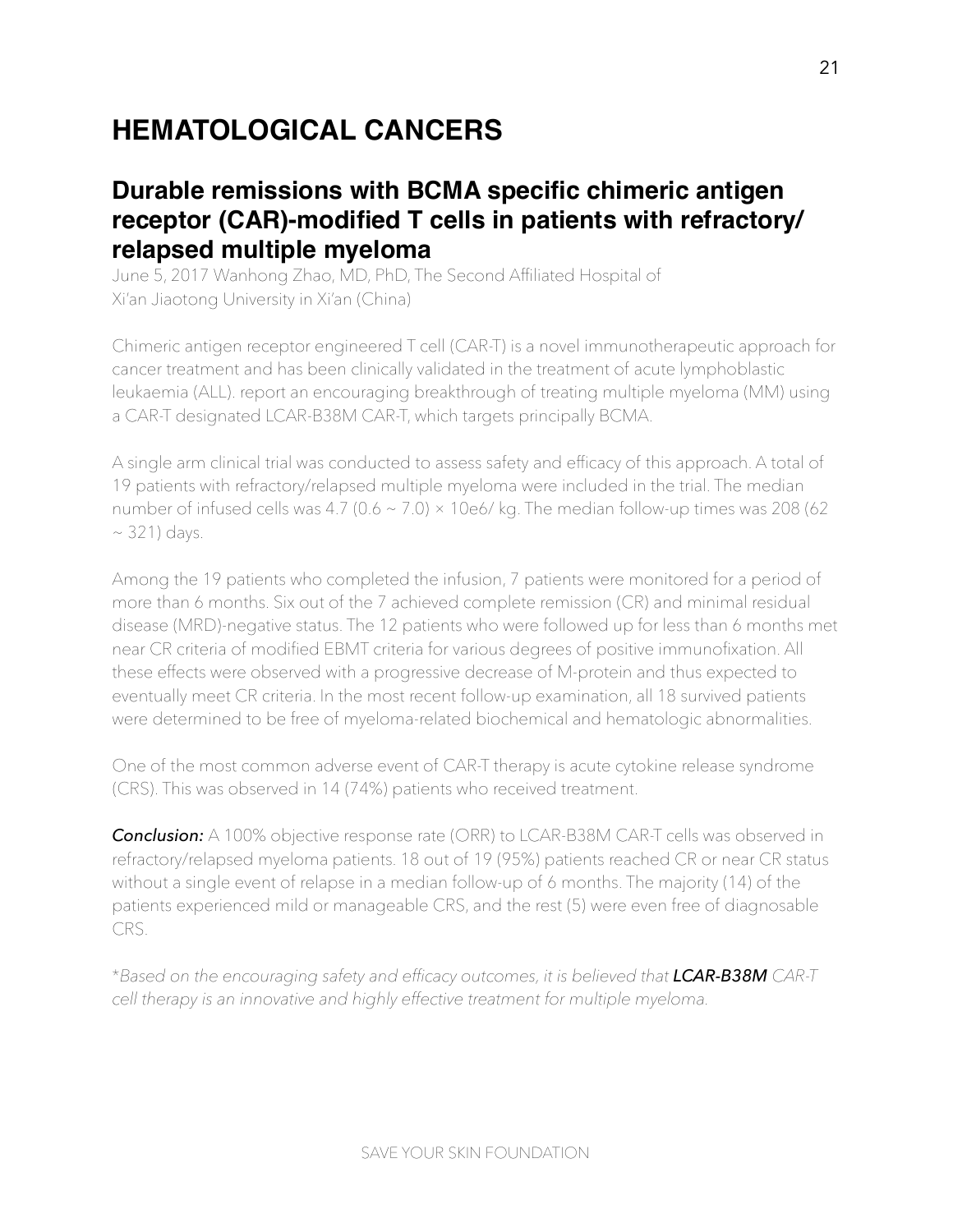# <span id="page-21-0"></span>**IMMUNOTHERAPY**

## <span id="page-21-1"></span>**History of Immunotherapy**

June 3, 2017 James P. Allison, PhD, of The University of Texas MD Anderson Cancer Center, and Suzanne L. Topalian, MD, of the Bloomberg-Kimmel Institute for Cancer Immunotherapy,

James P. Allison, PhD, of The University of Texas MD Anderson Cancer Center, and Suzanne L. Topalian, MD, of the Bloomberg-Kimmel Institute for Cancer Immunotherapy, highlighted the transformative nature of immune checkpoint inhibitors on cancer treatment and outlined a roadmap for future research. Jim Allison was the first to identify the co-stimulatory proteins required to trigger the T-cell proliferation that begins the immune response.

To date, the U.S. Food and Drug Administration (FDA) has approved six immune checkpoint inhibitors for more than nine cancers, including one approved on the basis of a tumor's genetic makeup rather than the tumour type. (pembrolizumab was approved by the FDA for MSI-H/ dMMR solid tumours on May 23, 2017).

One unique aspect of checkpoint inhibitors is that their benefits continue for years as a result of the continued antitumour activity of T cells. 10 years after enrolling in the original clinical trial for ipilimumab, approximately 20% of patients are still alive, providing hope that at least a fraction of patients can be cured.

In 2001, Dr. Allison and others identified the PD-1/PD-L1 immune checkpoint pathway. Clinical trials for the first approved PD-1 inhibitor, nivolumab, showed that blocking PD-1 could cause regression of several cancers. Since nivolumab's approval in 2014, one other PD-1 inhibitor, pembrolizumab, and three PD-L1 inhibitors, atezolizumab, avelumab, and durvalumab, have been approved.(USA)

Like ipilimumab, patients experience long-lasting responses to PD-1 and PD-L1 inhibitors, with one-third of patients with metastatic melanoma who received nivolumab still alive after 5 years. In lung cancer, data show that 16% of patients were still alive after 5 years. Historically, only about 4% would be expected to be alive.

PD-1 inhibitors have now been approved for several indications, demonstrating that anti–PD-1 therapy can be a common denominator for anticancer therapy, with one treatment approach applied to many disease settings.

One challenge noted by Dr. Allison is the clinical studies are outstripping our knowledge. There are more than 250 presentations at the 2017 ASCO Annual Meeting this year involving checkpoint inhibitors, with more than 1,000 studies underway. Mechanistic insight is needed to rationally select the most appropriate combinations. There is also a need for reverse translation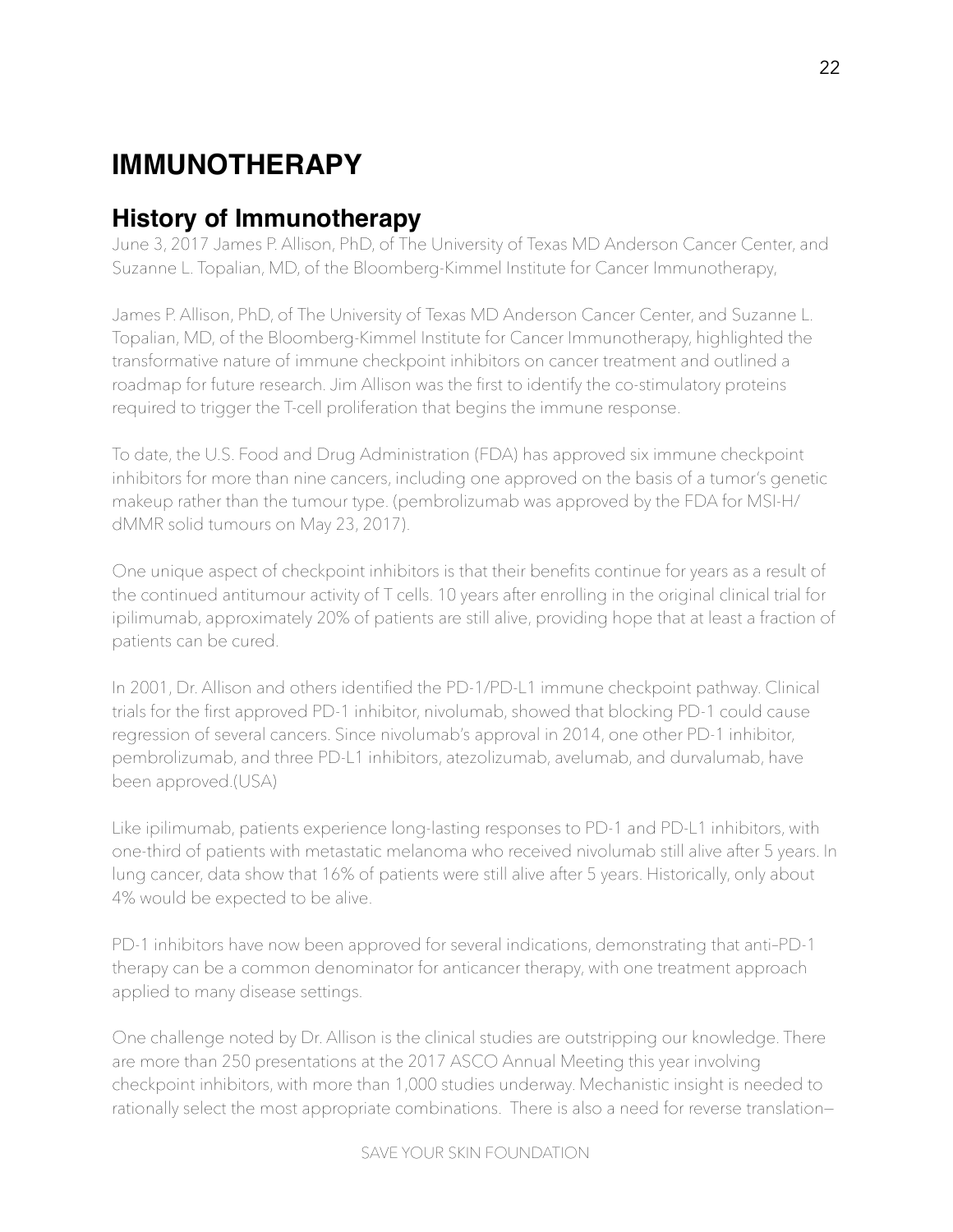using clinical outcomes to drive basic science research, something that is necessary, but underappreciated, and underfunded.

The side effect profile of this class is also a concern particularly immune-related effects. Although the therapies release the brakes on anti-tumour immune response, this can sometimes have a spillover effect, leading to an inflammatory response in normal tissue. The incidence of such effects is much higher when two checkpoint inhibitors are used together. Making it even more important than ever to find biomarkers to identify which patients should receive the combination and which don't need to.

The underlying biologic processes that lead to the side effects seen with checkpoint inhibitors is a very active area of research. Interestingly, patients who experience immune-related side effects are more likely to exhibit tumour regression. In one study of patients with advanced melanoma treated with an anti–PD-1 therapy, the overall response rate was about 31%, but patients with three or more immune-related side effects had a response rate of more than 80%.

Researchers stressed the importance of identifying biomarkers for efficacy. One such biomarker already in use is PD-L1, with studies finding high expression associated with a greater likelihood of response. However, the response differs across tumours.

There is the possibility that cancer genetics could guide immunotherapy, as mutational load correlates with responsiveness to immune checkpoint blockade. Indeed, cancers that are most responsive to PD-1/PD-L1 inhibitors tend to have the greatest number of mutations. However, there are exceptions on both sides.

Tumours with microsatellite instability resulting from mismatch repair deficiency have a particularly strong response to PD-1 inhibitors regardless of cancer type. This finding led the FDA to approve pembrolizumab in May as a second-line therapy for patients with nonresectable or metastatic microsatellite instability–high solid tumours or those with mismatch repair deficiency, regardless of tumour type.

Other areas of intense research include the role of viruses in checkpoint inhibitor response; the effect of the T-cell repertoire and functional state on response; and the effect of other cells in the tumour environment.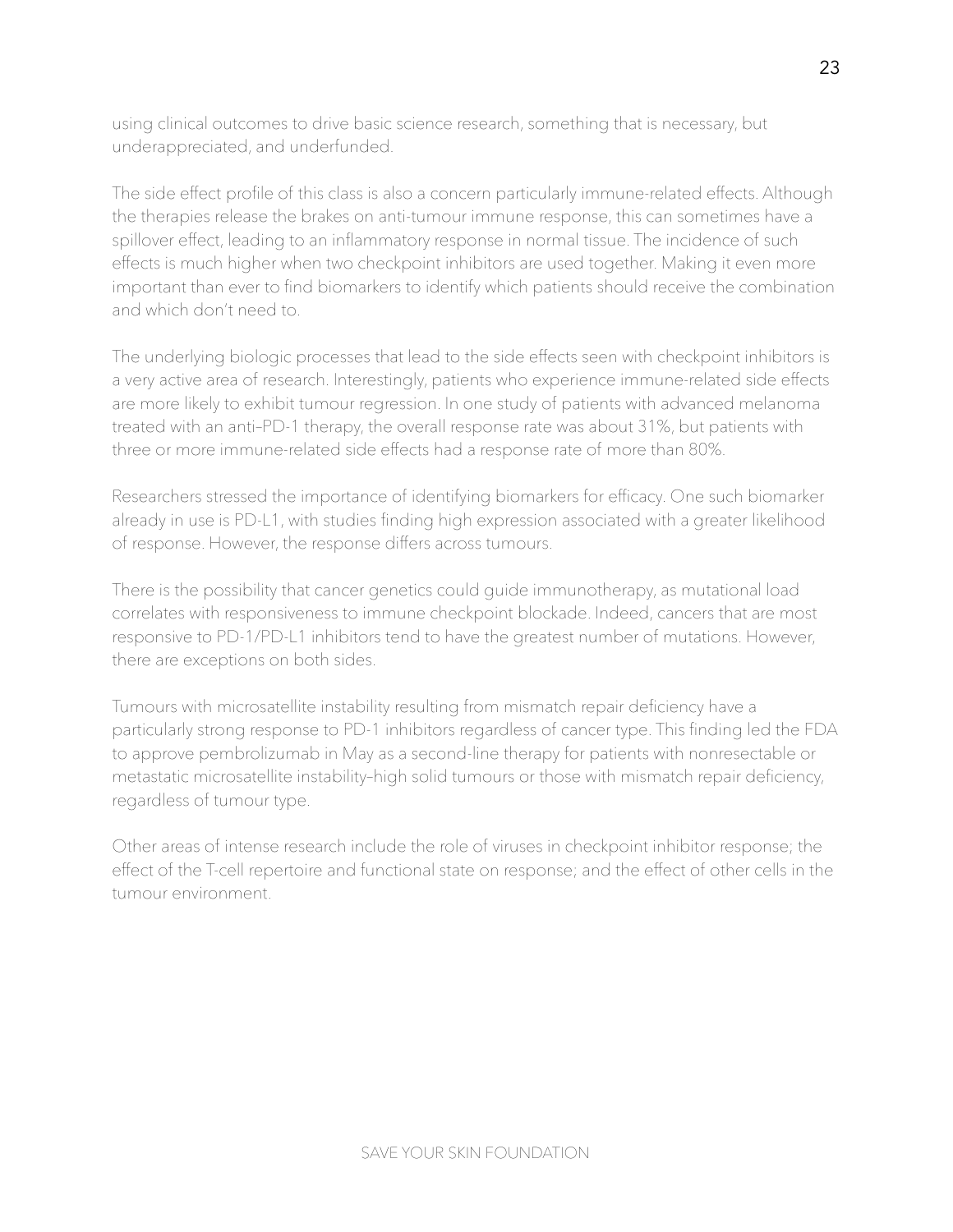## <span id="page-23-0"></span>**What Has the Checkpoint Inhibitor Experience in Melanoma Taught Us About Immunotherapy for Other Cancers?**

June 3, 2017 Jeffrey Webber, Laura and Isaac Perlmutter Cancer Center and a professor of medicine at the NYU-Langone Medical Center in New York.

Since the checkpoint inhibitors ipilimumab and tremelimumab were first tested in patients with melanoma in 2002, the field of immunotherapy for cancer has exploded with hundreds of new trials and an increasing presence in the developmental therapeutics oncology field. Ipilimumab, nivolumab, and pembrolizumab have become mainstays of treatment for metastatic melanoma, but a far more important clinical development is the U.S. Food and Drug Administration (FDA) approval of three different anti–PD-1/–PD-L1 agents for non–small cell lung, renal cell, head and neck, and bladder cancers, as well as Hodgkin lymphoma. Additional approvals in different tumour types are not far off, and numerous combination trials are underway in an effort to optimize the use of checkpoint inhibition. Lessons learned from patients with melanoma will undoubtedly help accelerate the development of checkpoint inhibition for other cancers and may suggest new strategies for treating patients with immunotherapy-resistant cancers, such as prostate, pancreatic, and non–microsatellite instability high colon cancers.

Early in the development of checkpoint inhibitors for melanoma, their unique kinetics of response became apparent. Patterns of response included slow regression over 6 to 12 months, mixed responses with subsequent regression, and progression followed by regression. Although these unusual patterns were observed in up to 10% of patients, they raised the issue of how long to keep treating after what seemed like RECIST progression of disease, or whether to keep treating in the face of a mixed response.

A key issue in the cancer immunotherapy field is how long to treat patients with checkpoint inhibitors. Early trials in melanoma allowed treatment until progression; then, 2 years was the maximal duration, and several reports have examined the outcome in patients who achieved a response and stopped therapy after 2 to 3 years. In most cases, patients who achieved a complete response and subsequently stopped therapy maintained their remission, and many of those who did not achieve a complete response and whose disease progressed were able to respond to further immunotherapy\*. Similar data have been observed for those who achieved a partial remission. The existence of the "tail on the curve" of survival in melanoma, and now other cancers, suggests that many responders to checkpoint inhibition may be cured or at least have long-term freedom from progression of their disease and do not need to be treated until progression.

\*A duration of not less than 1 year and not more than 2 years seems reasonable.

The unique pattern of side effects observed with ipilimumab and noted with PD-1/PD-L1 inhibitors presents a challenge for physicians who are inexperienced with the use of these drugs.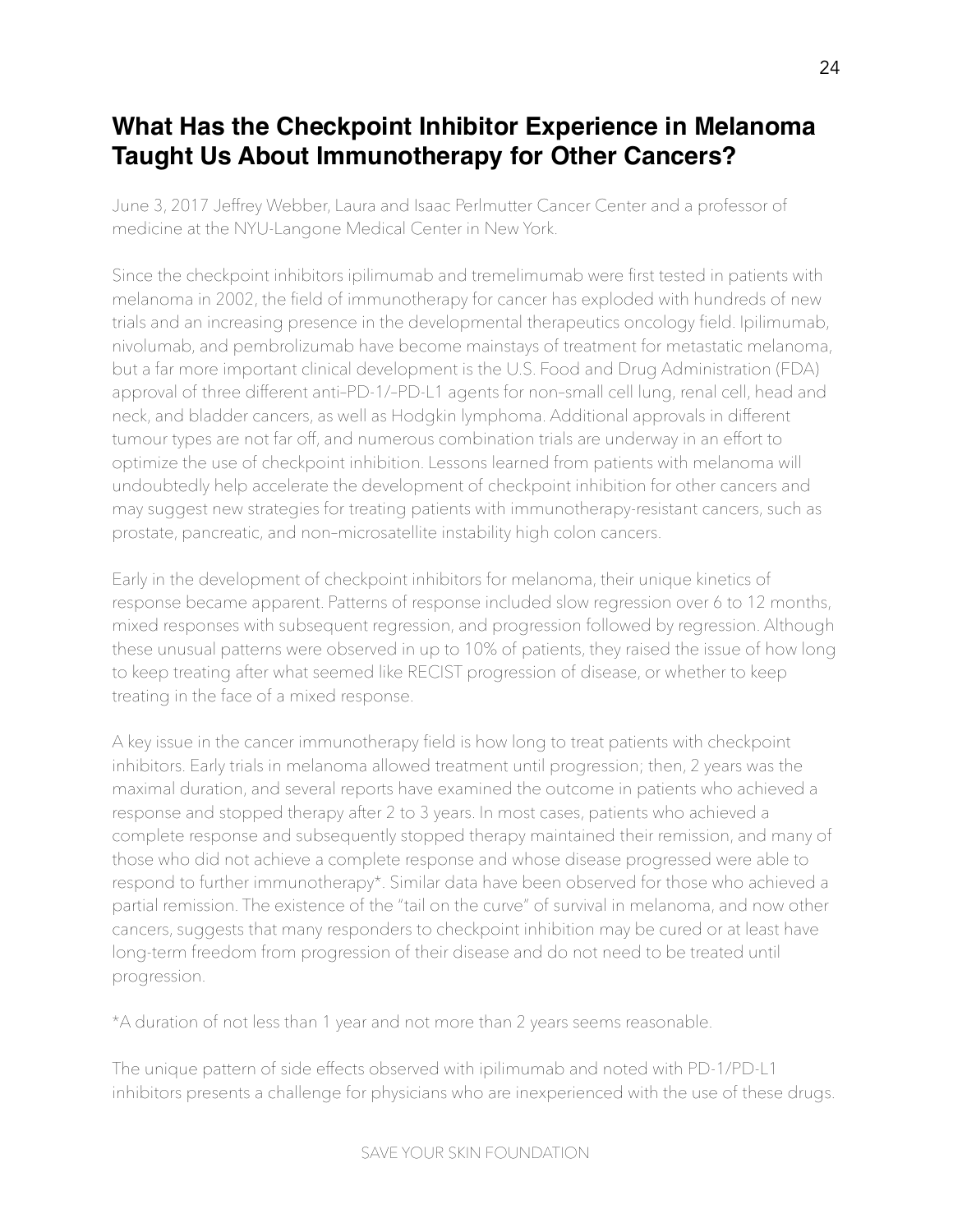Algorithms have been established for the successful management of these immune-related adverse events, which are mechanism related and directly tied to breaking tolerance as a mode of action of checkpoint inhibition.

Key lessons to take away are:

- that clinicians must have a low threshold for ruling out endocrinopathies with non-specific symptoms of fatigue,
- that patients may benefit from the occasional use of short steroid regimens to manage grade 2 side effects,
- and that clinicians must be aware of the need for longer-term steroid regimens to manage grade 3 to 4 immune-related side effects.

The most vexing question in the field of checkpoint inhibition is whether biomarkers can be defined that predict regression from the use of these drugs and that allow practitioners to choose patients who are most likely to respond to them. In patients with melanoma or non–small cell lung cancer, there have been a number of studies suggesting that tumours can be divided into three categories: those that are infiltrated with T cells and tend to have an "inflammatory" or "hot" profile of tumour gene expression, tumours that are devoid of any T cell or inflammatory infiltrate on histology and have a non-inflamed or "cold" profile, and tumours that have T cells and other immune cells at the periphery but not within the tumour. The "hot" tumours are the ones most likely to respond to PD-1/PD-L1 blockade and have been primed but have T cells with high levels of PD-1. Many studies have evaluated the role of PD-L1 tumour and/or immune cell immunohistochemical staining and its association with outcome with PD-1/PD-L1 blockade.

**Conclusion:** Although most studies are in agreement that the higher the level of membranous tumour PD-L1 the better the outcome with PD-1/PD-L1 blockade, it is clear that patients whose tumours stain PD-L1 negative may still gain benefit from checkpoint inhibition. This negates the utility of PD-L1 to choose patients for therapy because it is unable to define those who should not be treated. The nature of the tumour microenvironment also plays an important role in resistance or susceptibility to checkpoint inhibition. There will, undoubtedly, be common pathways of innate and adaptive resistance to checkpoint protein inhibition across many different tumour types. Successful prediction of outcome to these drugs will require an amalgamated biomarker that combines tumour cell intrinsic and host T-cell–specific determinants.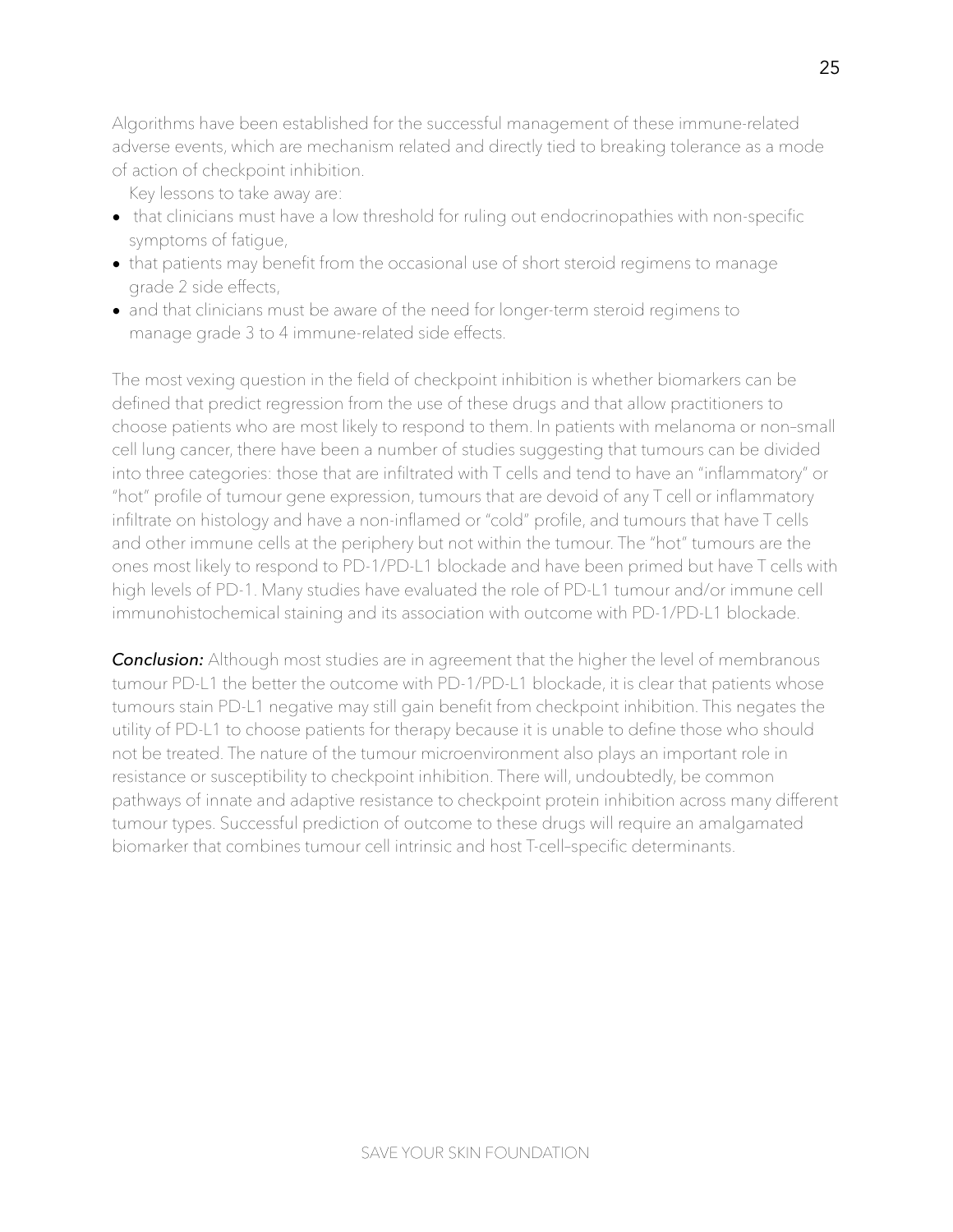# <span id="page-25-0"></span>**IMMUNOTHERAPY | LUNG CANCER**

# <span id="page-25-1"></span>**Studies Explore Targeted Therapies in Lung Cancer**

June 6, 2017

Researchers presented results of four studies evaluating new approaches to targeted therapies for patients with lung cancer, including metastatic non–small cell lung cancer (NSCLC). For these less common genetic alterations, researchers emphasized the importance of collaboration to continue progress.

# <span id="page-25-2"></span>**T-DM1 in HER2-Overexpressing NSCLC**

Thomas Stinchcombe, MD, Duke University

Results of a phase II trial evaluating T-DM1 in patients with HER2 immunohistochemistry (IHC) 2+/3+ metastatic NSCLC previously treated with chemotherapy was presented. Alterations in HER2, including over-expression and gene amplifications and mutations, have been detected in a subset of patients with NSCLC. In contrast to breast cancer, HER2 amplification in NSCLC does not always correlate with HER2 over-expression. However, HER2 over-expression is associated with poor prognosis. In general, HER2 amplifications and mutations are mutually exclusive in NSCLC.

The frequency of HER2 alterations in NSCLC varies based on the tools and criteria used for assessment; up to 6% of patients exhibit IHC 3+ over-expression, or gene amplification or mutations.

The low frequency of HER alterations, as well as the need to separate out HER2 over-expression and gene amplification and mutations, has made it more challenging to select the patients most likely to benefit from HER2-targeted therapy.

An exploratory biomarker analysis suggested that responses may be more likely in patients with both HER2 IHC 3+ and HER amplification by next-generation sequencing. Of five patients meeting these criteria, two had objective responses to T-DM1. Dr. Stinchcombe concluded that additional research is needed to identify the patients mostly likely to benefit from T-DM1.

#### [Abstract 8509](http://abstracts.asco.org/199/AbstView_199_186300.html)

## <span id="page-25-3"></span> **T-DM1 in** *HER2***-Mutated Lung Cancer**

Bob T. Li, MD, MPH, FRACP, Memorial Sloan Kettering Cancer Center

Partial results from a phase II basket trial of T-DM1 in patients with HER2-amplified or mutant advanced solid tumour cancers was reported. The current analysis focused specifically on the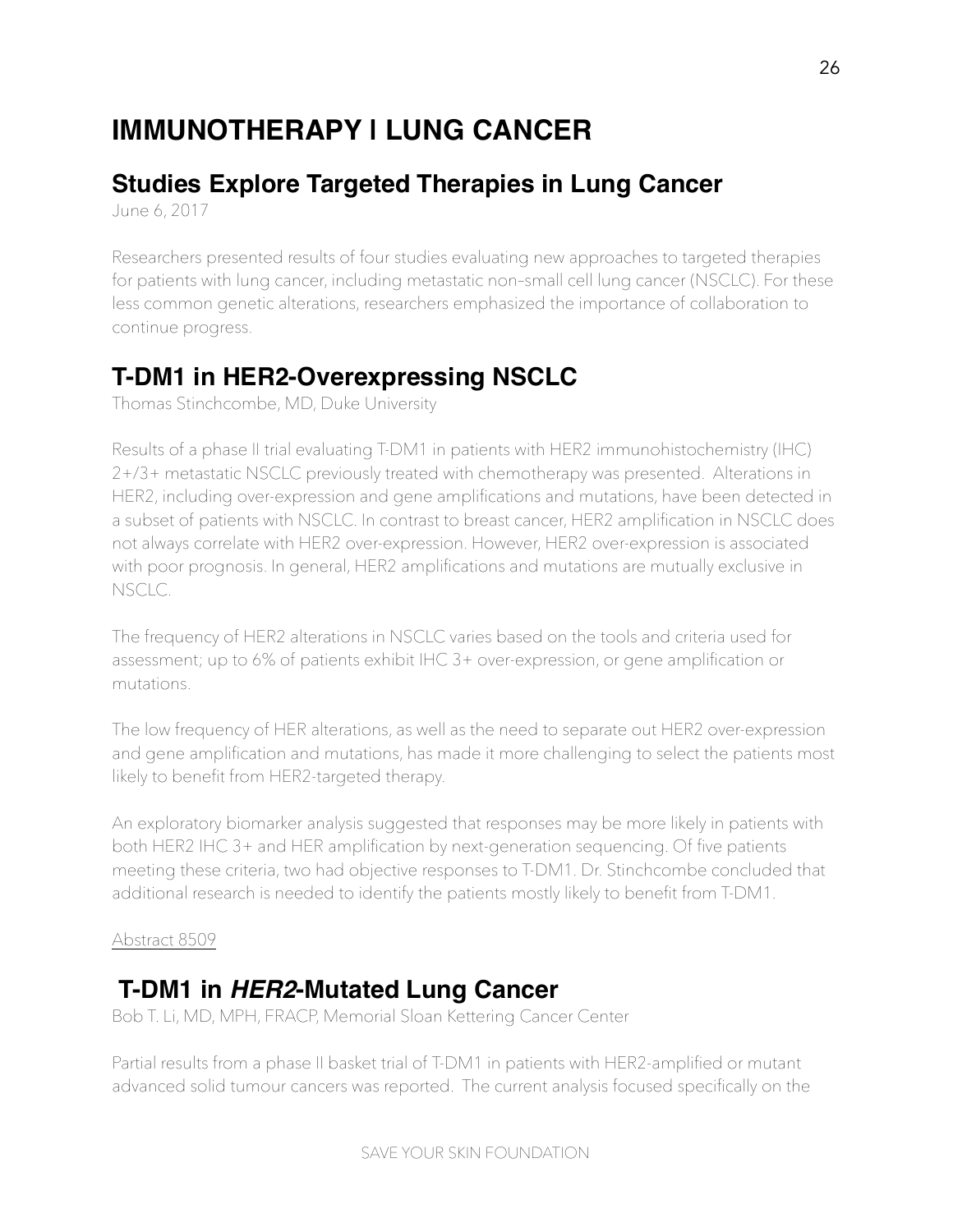population with HER2 mutations; this included 18 patients who had received a median of two prior lines of therapy. The majority of patients (72%) were female and 39% were never-smokers. In this cohort, T-DM1 administered at the standard dose was associated with an ORR of 44% and a median PFS of 4 months. The median response duration was 5 months, though some responses did not occur until 3 to 4 months into treatment.

*Conclusion:* Although 50% of patients who experience a response had received prior HER2 targeted therapy, there was no association between prior anti-HER2 therapy and response. Safety outcomes were as expected, aside from a higher rate of infusion reactions that were manageable. Correlative studies suggested that high levels of HER2 protein expression were not required for responses.

These patients do not have an approved targeted therapy; a confirmatory multi-centre study of T-DM1 is warranted. A durable PFS benefit is necessary for a targeted therapy of any kind, and that isn't seen that here.

## <span id="page-26-0"></span>**MET Inhibitors in** *MET***-Mutated NSCLC**

Mark M. Awad, MD, PhD, of the Dana-Farber Cancer Institute

A retrospective analysis on the effect of MET inhibitors on survival in patients with MET exon 14– mutated NSCLC was presented. To attempt to gauge the effects of MET tyrosine-kinase inhibitors (TKIs) on survival in this population, Dr. Awad and colleagues retrospectively evaluated clinical outcomes in 61 patients with MET exon 14–mutated, stage IV NSCLC, including 34 who had not received a MET TKI and 27 patients who had received a MET TKI. The TKIs included crizotinib (administered to 20 patients off-label and four patients on a trial), glesatinib (four patients), and capmatinib (three patients); some patients had received multiple TKIs. The researchers reported a substantial survival advantage among patients who had received a MET TKI, with a median OS from the date of stage IV diagnosis of 24.6 months compared with 8.1 months in patients who had never received a MET TKI. Findings were similar in the subset of patients who received crizotinib, in whom the median OS was 20.5 months. The median PFS with crizotinib was 7.4 months. In a subset analysis, the researchers found that patients who had received a MET TKI had also received significantly more lines of systemic therapy in general than those who had not received a MET TKI. Patients who were treated with a MET TKI were also significantly more likely to have received a PD-1 inhibitor than those not treated with a MET TKI (37% vs. 9%).

The significance of these findings—whether they reflect a more indolent disease course, differences in treatment decisions, or other patient-related differences—is unknown. The imbalance in the lines of treatment between cohorts raises some concern regarding the analysis.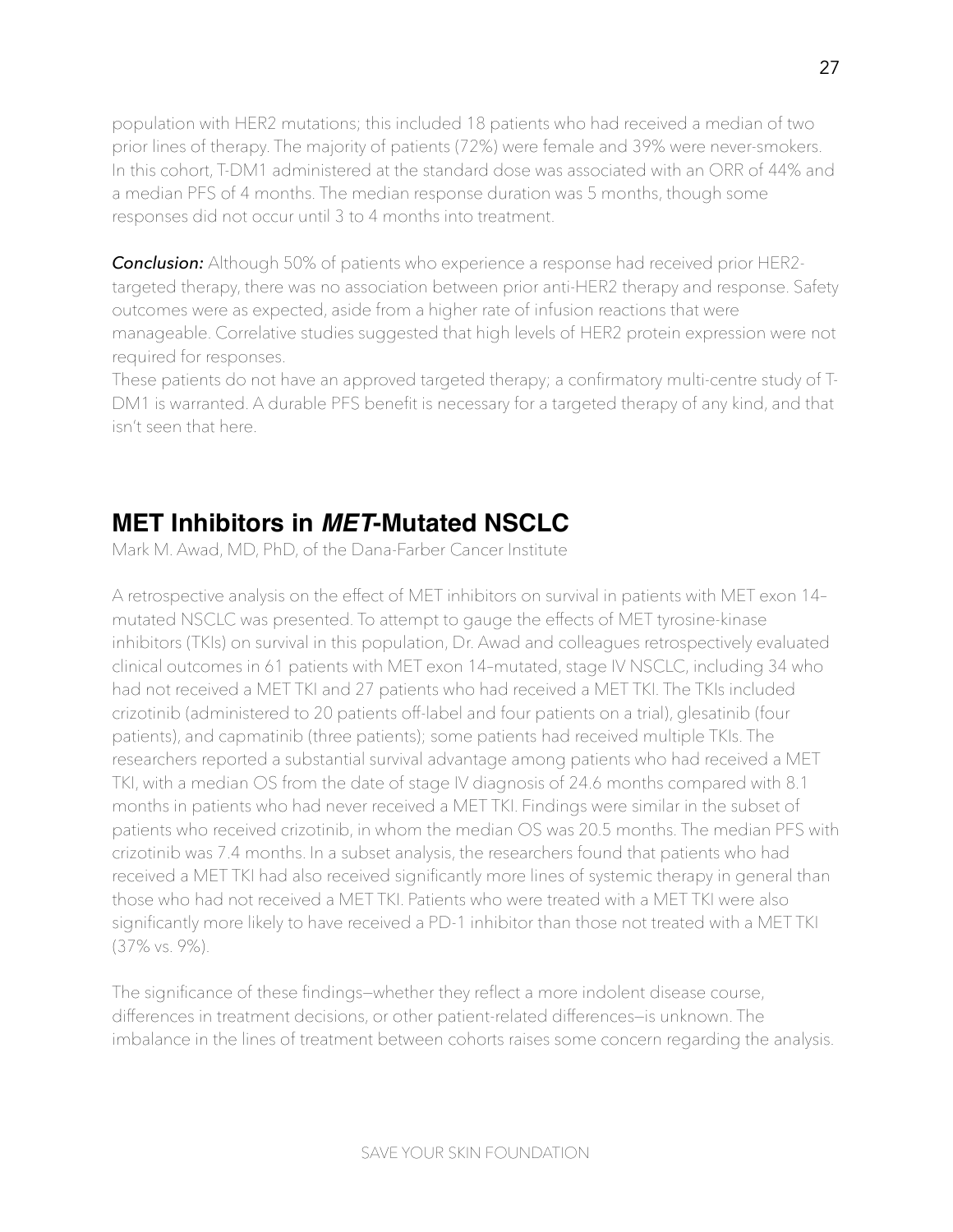The researchers concluded that testing for MET exon 14 mutations should be performed up front in all patients with stage IV NSCLC, and prompt initiation of a MET inhibitor should be considered in patients with MET exon 14 mutations.

## <span id="page-27-0"></span>**Response to Immunotherapy in MET-Mutated NSCLC**

Joshua K. Sabari, MD, of Memorial Sloan Kettering Cancer Center

Results of a retrospective study evaluating tumour characteristics and therapeutic outcomes in 81 patients with *MET* exon 14–altered NSCLC was presented. Investigators were specifically interested in responses to immune checkpoint inhibitors and the relevance of PD-L1 expression in these patients.

Of the 81 patients in the analysis, PD-L1 expression by IHC was performed on 54 specimens (67%). Nearly half of samples (46%) tested PD-L1–high, defined as at least 50% of cells expressing PD-L1. Another 19% had PD-L1 expression between 1% and 49%, and the remaining 35% were PD-L1–negative. No significant associations were found between PD-L1 expression and any clinical or molecular features.

Tumour mutational burden, which reflects the number of non-synonymous somatic mutations present per megabase of genome, has been identified as a potential biomarker of response to immunotherapy. Compared tumour mutational burden in 78 patients with *MET* exon 14-altered NSCLC against a large set of 1,769 NSCLC cases sequenced on the same platform at their institution.

They found that tumour mutational burden was significantly lower in patients with *MET* exon 14 alterations compared with the general NSCLC population, with a median of 3.8 mutations per megabase and 5.7 mutations per megabase, respectively. Researchers found no significant association between PD-L1 expression and total tumour burden.

A total of 15 patients with *MET* exon 14–altered NSCLC received an immune checkpoint inhibitor and were evaluable for response. Fourteen patients had received a PD-1– or PD-L1–targeting single agent, and the remaining patient had received a PD-1–targeting and CTLA-4–targeting combination therapy. A total of six patients had not received any prior therapy.

**Conclusion:** In this cohort, responses to immunotherapy were poor, with an ORR of only 6.7%. PD-L1 expression did not appear to predict responses to immunotherapy in this cohort, and no responses were observed among the six patients with high PD-L1 expression. Tumour mutational burden was also not predictive of response to immunotherapy (no responses were observed in patients with high tumour mutation burden). Prompt initiation with a MET inhibitor in these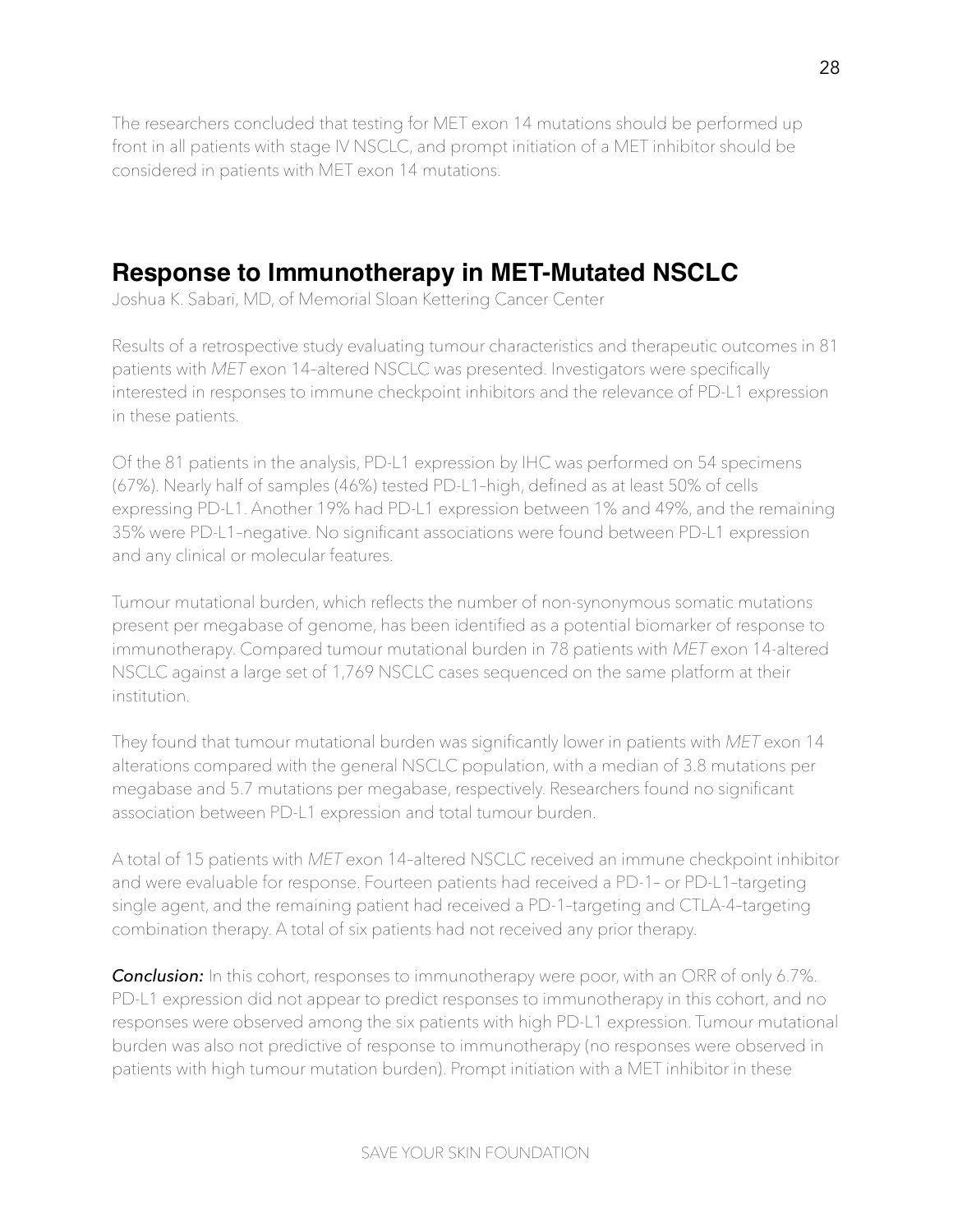patients remains vital. Additional research is urgently needed regarding the interplay between *MET* exon 14 alterations and the immune checkpoint pathway.

\* Researchers concluded that *MET* exon 14 should not be excluded at this time for immuneoncology therapy until further investigation.

#### [Abstract 8512](http://abstracts.asco.org/199/AbstView_199_189471.html)

## <span id="page-28-0"></span>**Second- or third-line nivolumab (Nivo) versus nivo plus ipilimumab (Ipi) in malignant pleural mesothelioma (MPM) patients: Results of the IFCT-1501 MAPS2 randomized phase II trial**

June 5, 2017 Arnaud Scherpereel, MD, PhD, University Hospital of Lille (France)

Both nivolumab alone and in combination with ipilimumab resulted in a promising disease control rate in patients with relapsing malignant pleural mesothelioma (MPM), according to the results [\(Abstract LBA8507\)](http://meetinglibrary.asco.org/record/145342/abstract).

MPM is an aggressive and quite rare cancer without any validated curative treatment. Recent studies have shown that anti-angiogenic agents can improve results, but after chemotherapy failure there is no validated subsequent option and disease control rates (DCRs) are usually under 30%.

There is a strong rationale for the use of immune checkpoint inhibition in this malignancy. PD-L1 expression is associated with poor outcomes, and early trials had promising results with anti–PD-1/L1 agents with and without anti–CTLA-4 inhibition. **MAPS-2** was a non-comparative phase II trial including 125 patients randomly assigned to receive either nivolumab monotherapy (63 patients) or nivolumab plus ipilimumab (62 patients, 61 received treatment). All patients had unresectable MPM with documented progression after one or two previous lines of chemotherapy, including a pemetrexed/platinum doublet.

The study met its primary endpoint of DCR, which was assessed after 12 weeks. In the first 108 eligible patients, the DCR with nivolumab was 44.4% (18.5% with an objective response, 25.9% with stable disease); with the combination regimen, it was 50.0% (25.9% with objective response, 24.1% with stable disease). In the full intention-to-treat (ITT) population, these rates were 39.7% and 51.6%, respectively.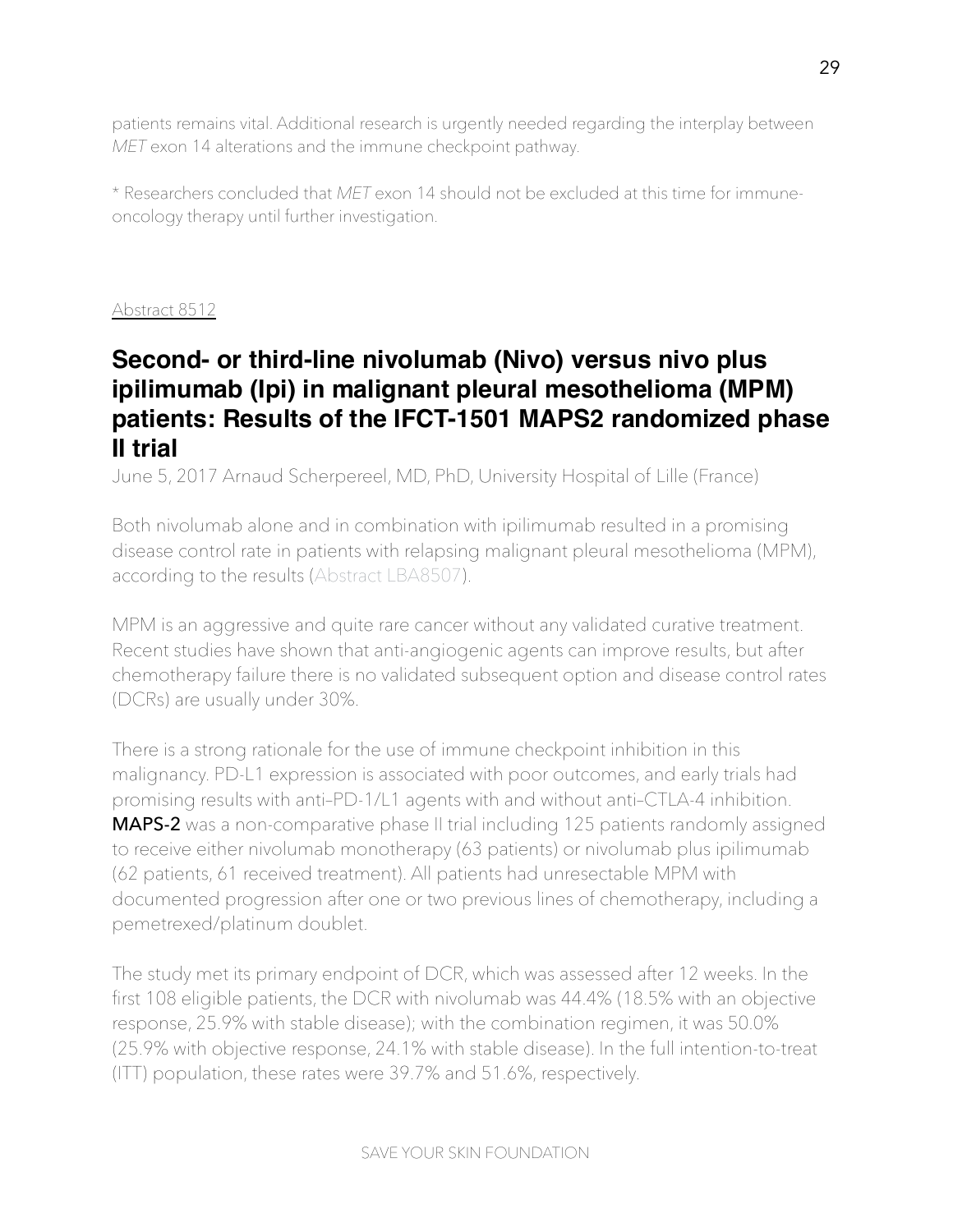After 10.4 months of follow-up, the ITT population's median progression-free survival was 4.0 months with nivolumab, and 5.6 months with nivolumab plus ipilimumab. The median overall survival was 10.4 months with nivolumab monotherapy, and has not been reached with the combination regimen.

In the nivolumab arm, 77.8% of patients experienced at least one drug-related adverse event (AE) of any grade; six patients (9.5%) had a grade 3/4 AE. Among patients in the nivolumab/ipilimumab group, 86.9% experienced an AE of any grade, and 11 patients (18.0%) had a grade 3/4 AE. There were three treatment-related deaths during the study, all in the combination group.

Both nivolumab alone and nivolumab plus ipilimumab reached their primary endpoint in second- and third-line MPM patients, increasing meaningfully the 12-week DCR.

Patients from both arms of this study seem to have prolonged median overall survival than all previous reports in this setting. Immunotherapy may provide new therapeutic options as second- and third-line treatment for patients with relapsing MPM. Approximately 30% of patients in each group did not reach the third cycle of therapy. It will be important to know whether this was because of clinical progression or toxicity.

Immune checkpoint inhibitors are likely to change the standard of care in mesothelioma, but the population that benefits the most still needs to be identified. This study suggests an improvement with the combined PD-1/CTLA-4 inhibition in spite of the lack of power to directly compare, but a trial making such a direct comparison is likely needed. Dual inhibition could be more beneficial in certain subgroups, and it may have higher efficacy in the front-line setting.

# <span id="page-29-0"></span>**DRUG DEVELOPMENT**

## <span id="page-29-1"></span>**The Path Forward: Pathways and Practice Transformation**

June 4, 2017 Dr. Robin Zon, Michiana Hematology Oncology

Oncology providers and patients are fortunate to experience the full potential of advancing research in treatments, including precision medicine and immunotherapy, resulting in meaningful increases in cancer survivors—15.1 million in 2016, with a prediction of more than 20 million in 2026. An unprecedented influx of patients with cancer, coupled with increased resource utilization characterized by soaring diagnostic and drug costs, has resulted in financial toxicity on the cancer care delivery system in its entirety, as well as an increasing financial strain to patients.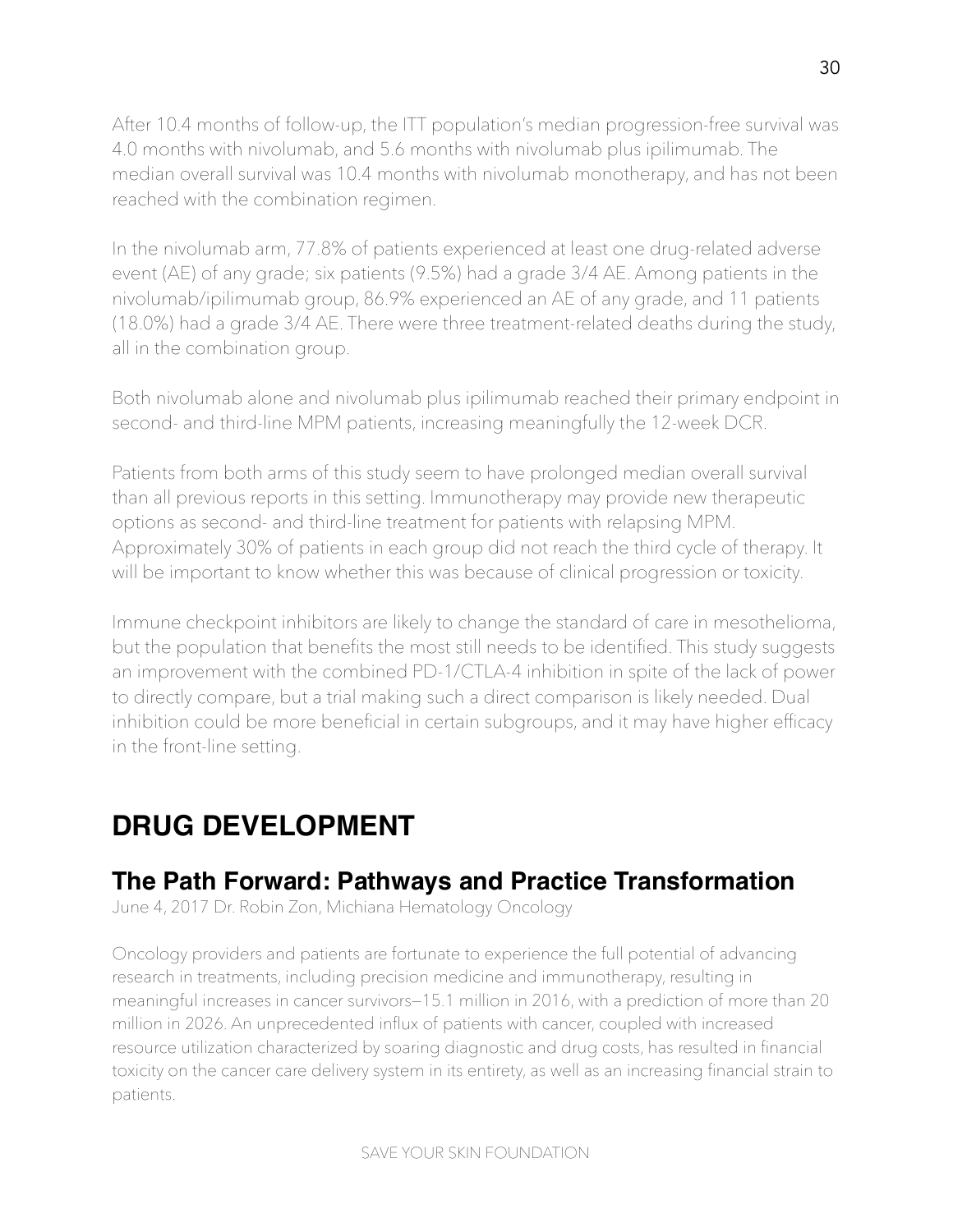In an effort to manage patients' needs while improving the value of cancer care, payers and other stakeholders—including ASCO—are pursuing new payment and care delivery models that enhance quality while controlling spending. This movement has resulted in innovative, practicechanging payment models. The trigger for this transformation was the Centers for Medicare & Medicaid Services' (CMS) implementation of the Medicare Access and Chip Reauthorization Act (MACRA) of 2015, which encourages providers to participate in new payment models with increasing accountability in the delivery of high-quality care. This statutory program represents a paradigm shift away from volume-based, provider-centric reimbursement and toward patientcentric, value-based reimbursement to incentivize high-quality cancer care while controlling and/ or reducing costs for the delivery of this care.

Clinical pathways are detailed, evidence-based protocols for delivering quality cancer care for patients with specific disease types and stages. Cancer specialists often lead the development of pathways, and many in the oncology field view pathways as a means to improve, not hinder, care. However, with increasing adoption of pathways, ASCO members, the State Affiliate Council, and the Clinical Practice Committee articulated concerns regarding the proliferation of pathways, lack of transparency in development and methodologies used, administrative burden, and other factors that could paradoxically hinder patient access, care quality, and parity.

In response to member concerns, ASCO established the Task Force on Clinical Pathways to examine these concerns and subsequently published a policy statement in March 2016 to guide future development and implementation of pathway programs. The policy statement conveys a cautionary note that no current mechanism is in place to ensure the integrity, efficient implementation, and outcome assessments for these treatment-management tools. The statement includes nine recommendations intended to engage all stakeholders in facilitating a constructive dialogue for moving forward (Table 1).

|    | Pursue a collaborative, national approach to seduce the unsustainable administrative burdens associated with the unmanaged proliferation<br>1.<br>of oncology pathways.                                                                                             |
|----|---------------------------------------------------------------------------------------------------------------------------------------------------------------------------------------------------------------------------------------------------------------------|
| 2. | Adapt a process for development of oncology pathways that is consistent and transparent to all stakeholders.                                                                                                                                                        |
|    | Ensure that pathways address the full spectrum of caneer care, from diagnostic evaluation through medical, surgical, and radiation<br>з.<br>treatments, and include imaging. Isboratory testing, survivorship, and end-of-life care.                                |
|    | Update pathways continuously to reflect new scientific knowledge, as well as insights gained from clinical experience and patient outcomes,<br>4. .<br>to promote the best possible evidence-based care.                                                            |
|    | Recognize patient variability and autonomy and allow for physicians to easily diverge from pathways when evidence and patient needs<br>5.<br>dictate.                                                                                                               |
| 6. | implement oncology pathways in ways that promote administrative efficiencies for both oncology providers and payers.                                                                                                                                                |
| т. | Promote education, research, and access to clinical trials in oncology clinical pattnesss.                                                                                                                                                                          |
| Ř. | Develop robust criteria to support certification of oncology pathway programs; pathway programs should be required to qualify based on<br>these criteria, and payers should accept all oncology pathway programs that achieve certification through such a process. |
|    | Support research to understand the impact of pathways on care and outcomes.<br>9. I                                                                                                                                                                                 |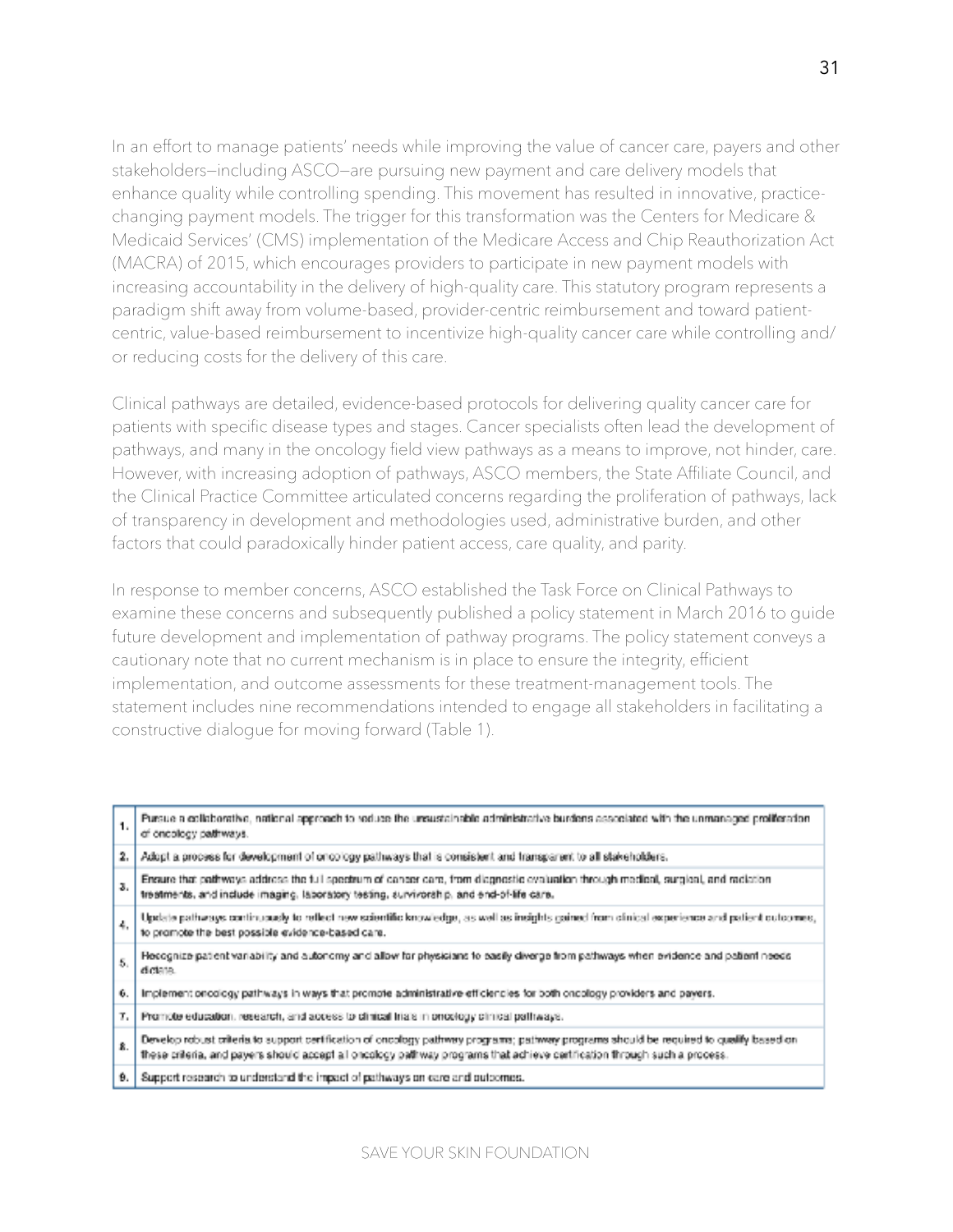#### **Table 1. ASCO Recommendations to Improve the Development and Use of Clinical Pathways in Oncology**

The nine individual criteria for high-quality clinical pathways in oncology, released in January 2017, formulate an overarching framework to assess pathway programs in three key areas: development, implementation/use, and analytics (Table 2). Notably, in the process of developing the criteria, the task force thoughtfully elicited and considered all stakeholder perspectives by initiating collaborative dialogue through direct stakeholder meetings and interviews with patient advocates, payers, vendors, and providers.

#### **Table 2. Criteria for High-Value Pathways**

| Development                                                                        | Implementation and Use                                          | <b>Analytics</b>                                                             |
|------------------------------------------------------------------------------------|-----------------------------------------------------------------|------------------------------------------------------------------------------|
| Expert Driven and Reflects Stakeholder Input                                       | Clear and Achievable Expected<br>Outcomes                       | Efficient and Public Reporting of Performance<br>Metrica                     |
| Transparent, Evidence-Based, Patient-Focused,<br>Clinically Driven, and Up-to-Date | Integrated, Gost-Effective Technology  <br>and Decision Support | Outcomes-Driven Incentives                                                   |
| Comprehensive and Promotes Participation in<br>Clinical Trials                     | Efficient Processes for<br>Communication and Adjudication       | Promotes Research in Value and Impact of<br>Pathways and Care Transformation |

The Oncology Care Model demonstration program—considered an alternative payment model in the QPP—requires utilization of nationally recognized guidelines, including pathways derived from these guidelines, for treatment planning. In addition, ASCO's proposed alternative payment model, the Patient Centered-Oncology Payment (PCOP) model, adjusts payment based on quality of care and resource utilization and can also include pathway adherence performance.

Current ASCO work includes integrating high-quality, high-value pathways into PCOP. Furthermore, pathway programs compliant with selected criteria should be considered for reporting quality measurements and reducing practice/physician administrative work. Pathways that are comprehensive, that integrate components of the care continuum beyond treatment, and that are continuously updated with advancing scientific knowledge and validated real-world evidence should be able to not only meet patient expectations but also protect patients' concerns of undertreatment in the alternative payment model universe.

ASCO policy priorities for 2017–2018 include advancing policies and delivery system reform that support oncology providers in their delivery of high-quality, high-value care. Pathway programs guided by the Task Force's policy statement recommendations and criteria for high-quality clinical pathways in oncology are essential in supporting this goal and, as discussed, help leverage pathways in payment model reform.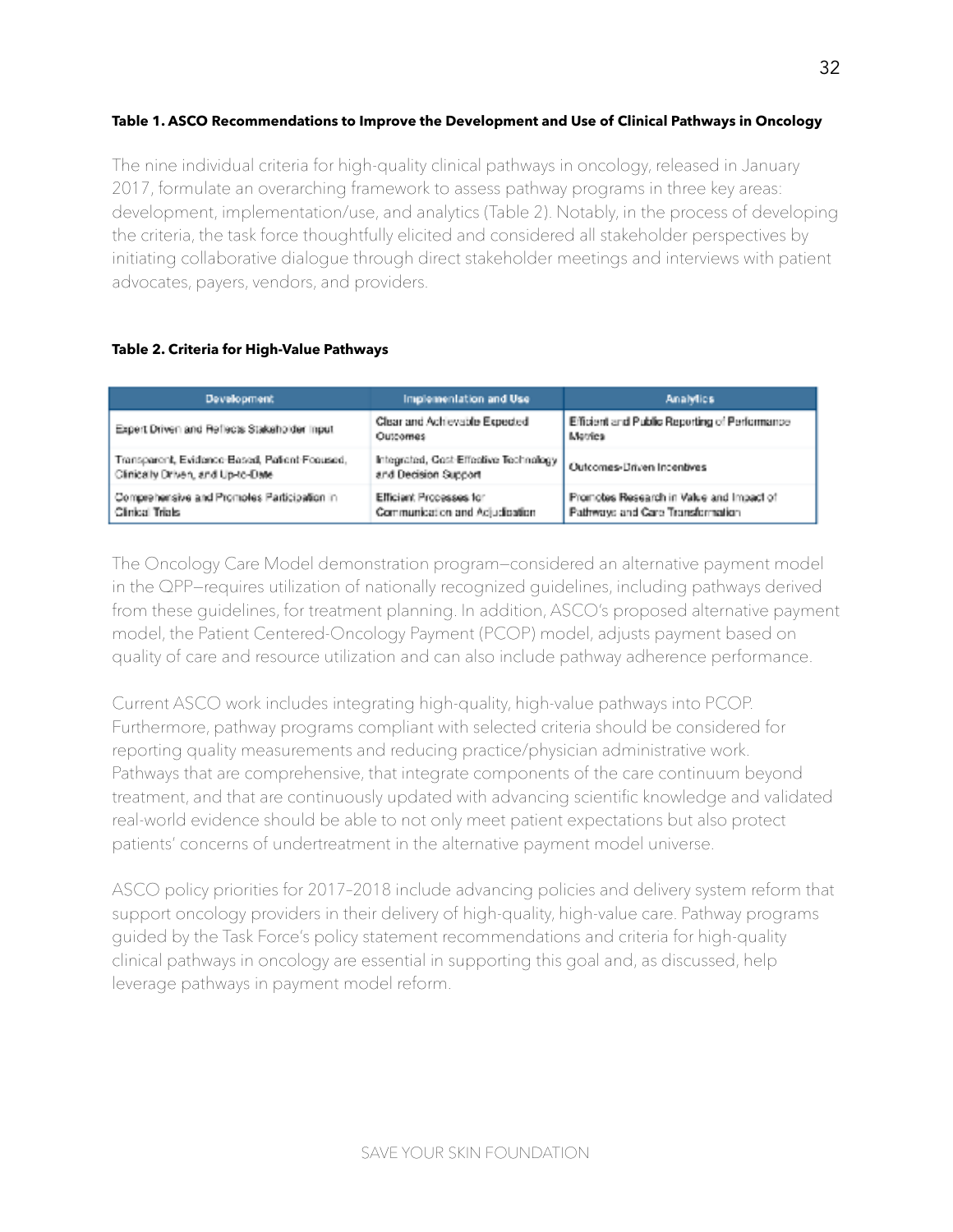## <span id="page-32-0"></span>**Tumour-Agnostic Drug Approvals: In the distant future or already here?**

June 6, 2017 Keith Flaherty, Massachusetts General Hospital's Cancer Center, Dung Le, Sidney Kimmel Cancer Center Johns Hopkins and Steven Lemery, medical officer US Food and Drug Administration's (FDA) Office of Hematology and Oncology Products

On May 23, 2017 the FDA approved pembrolizumab (Keytruda) for the treatment of Micro-Satellite High/mismatched repair deficiency solid tumours (MSI-H/dMMR), agnostic of tumour type. Prior to this approval, FDA had only approved cancer drugs to treat tumours based on their location in the body, rather than solely based on a biomarker.

Recent scientific and technological advances have shown there are numerous genetic mutations that are common in multiple cancer types, raising the possibility of developing drugs targeting those mutations irrespective of their location in the body. As the tools to unravel the molecular biology of cancer have enabled complete characterization of the hundreds of cases of all common cancers and many uncommon ones, it is clear that cancers arise from common somatic genetic building blocks.

Treatments targeting a specific mutation may perform differently against different tumour types. Perhaps most striking is the case of BRAF, where BRAF inhibitor monotherapy has profound efficacy in melanoma that is not yet equaled in colorectal cancer. This precedent established the principle that one should assume heterogeneity, not homogeneity, when investigating novel targeted therapy strategies.

More recently, even immunotherapy has been subject to similar considerations. For the fieldchanging class of PD-1/PD-L1 antibodies, it has been established that higher mutation burden, infiltration of CD8+ T cells, and expression of PD-L1 on tumour and/or infiltrating immune cells can predict response. But, the predictive accuracy varies across cancer types.

As new immunotherapies are being developed, the question arises as to whether their development would be accelerated by understanding whether new single agents or combinations building on a PD-1/PD-L1 antibody backbone might confer benefit similarly or differently in various cancer types that are profiled at the level of these analyses.

Extensive investigation into the causes of de novo resistance and susceptibility have highlighted the contribution of cells in the tumour microenvironment providing growth factor-mediated survival signals, compensatory signalling as a consequence of dysregulated feedback mechanisms, and concomitant somatic genetic alterations present at baseline that mediate compensatory signalling. It is logical to hypothesize that heterogeneity in one or more of these features would account for variable response to a new therapy being prospectively investigated.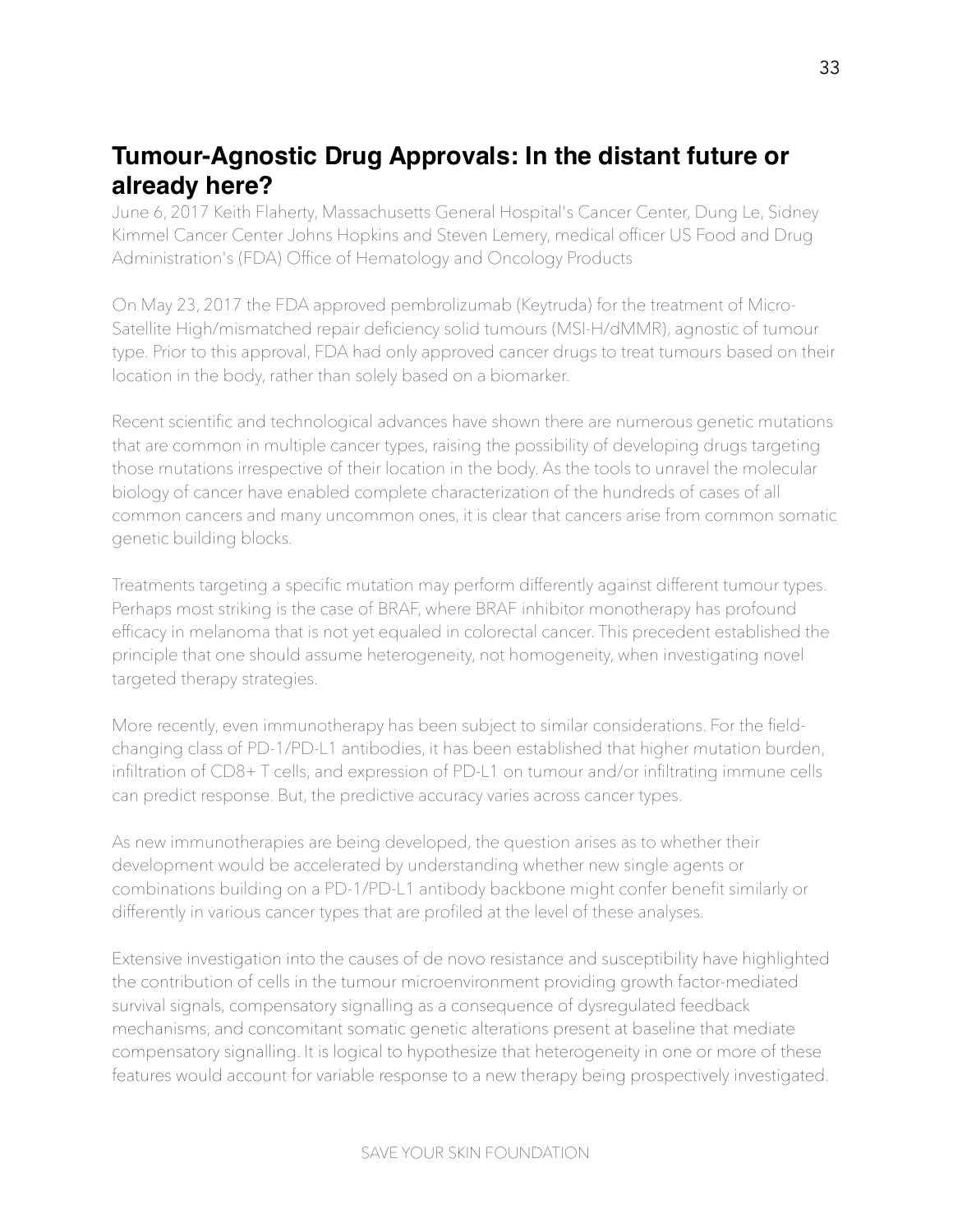The promise of developing mismatch repair (MMR) deficiency as the first predictive biomarker across multiple tumour types for response to a novel therapeutic is supported by strong biologic rationale, availability of commercially used diagnostics for patient identification, and the urgent, unmet medical needs of patients with refractory cancers. The accumulation of evidence that PD-1 inhibition can provide durable benefit in patients with MMR deficiency, coupled with the explosion of technologies to identify these patients, leaves traditional approval pathways that require substantial evidence of effectiveness for each tumour type inadequate to help those in desperate need of therapy today.

Federal regulations governing drug development do not require disease to be defined based on a single tumour type. Nevertheless, prior to determining whether a drug can be developed based on a molecular pathway, investigators or drug developers should determine whether the approach is scientifically and clinically appropriate. In the BRAF example cited above, tissueagnostic development may not have been appropriate.

Ultimately, determining whether a sponsor should develop a drug irrespective of histology will depend on several preclinical and clinical factors, including data supporting the scientific rationale and the context of treatment of patients with different tumour types. It may be more appropriate to consider tissue-agnostic development in situations where a drug-target combination appears to demonstrate very high activity (e.g., breakthrough-like) across multiple tumour types where the clinical effect can easily be demonstrated. Other developmental considerations may include differences in natural history across diverse cancers, and how investigators or sponsors will propose to generate data in a sufficient number of patients with various tumour types.

An indication that is truly tissue agnostic would allow for the treatment of both adults and children. Such a tissue-agnostic approach, if appropriate, could therefore benefit children by bringing drugs to treat children with cancer more expeditiously. Sponsors who are assessing the effects of a drug across various tumour sites based on a biomarker should consider how they will address the needs of children who have a tumour that possesses that biomarker.

An analytically and clinically validated device reduces the risk of withholding appropriate therapy from a patient who is mutation/biomarker positive who receives a false negative test result or administering inappropriate therapy in the case of a false positive result.67 From a practical perspective, for rare mutation-tumour combinations, it may be preferable to develop an IVD test as part of a larger panel of tests (e.g., as part of a next-generation sequencing panel). Sponsors are encouraged to meet with the FDA early to facilitate companion diagnostic development. FDA can provide advice to sponsors to determine whether an investigational device exemption is necessary to use an IVD in the trial and to provide guidance in regards to what data would be necessary to approve a companion IVD if the device is necessary for the safe use of the drug.

Uncertainty may arise in a development program about a drug's effectiveness in all tumour types with a specific fusion, mutation, or biomarker, particularly because some tumour-biomarker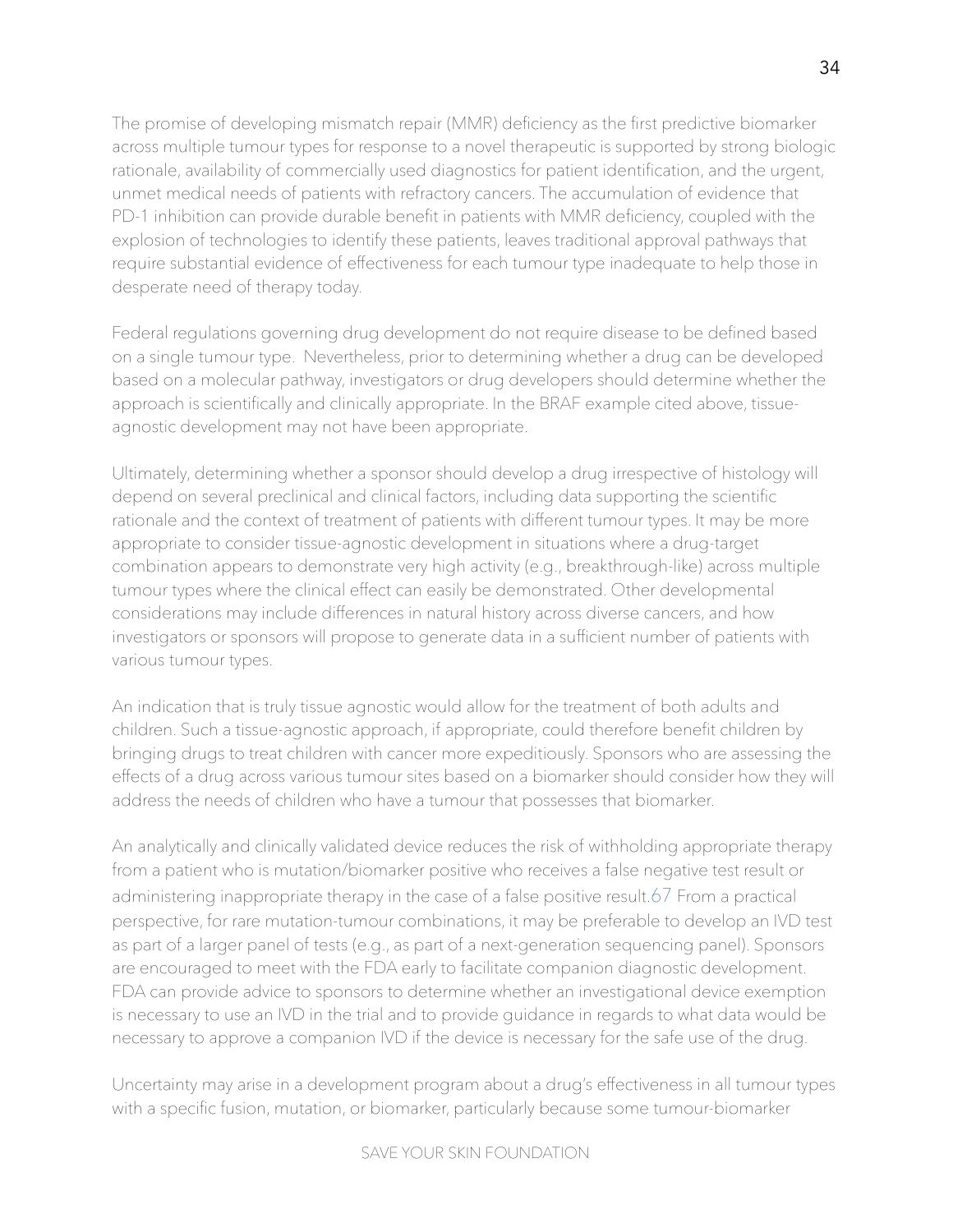combinations may be exceedingly rare. The rarity of certain tumour-biomarker combinations may also make it impossible to conduct randomized trials, especially in settings where equipoise would not exist based on unprecedented anti-tumour activity observed in single-arm trials.

Depending on the strength of evidence across tumour types, multiple regulatory mechanisms exist to address this residual uncertainty. These range from requiring additional data in the premarket setting to requiring post-marketing data in the setting of accelerated approval. If data are adequately collected, "real-world" evidence also may provide supportive data regarding tumour response or lack thereof across rare tumour types.

Ultimately, the goal of drug development is to bring effective drugs that benefit patients as quickly as possible. Investigating the effects of a drug agnostic of tumour type may be one pathway for drug development; however, every drug presents unique circumstances in regard to the population of patients who might benefit from it. Furthermore, development agnostic of tumour type could actually slow drug development if there are differential effects across tumour types, by diverting resources from enrolling patients in a predominant population or in the tumour type most likely to respond. Therefore, input from all stakeholders is recommended prior to embarking on such an approach.

# <span id="page-34-0"></span>**Performance of a high-intensity 508-gene circulating-tumor DNA (ctDNA) assay in patients with metastatic breast, lung, and prostate cancer**

June 3, 2017 Pedram Razavi, MD, PhD

Circulating tumour DNA (ctDNA ) assays can non-invasively assess tumour burden and biology by identifying tumour-derived somatic alterations. For broad applicability, including early cancer detection, an unprecedented high-intensity approach (ultra-deep sequencing of plasma cell-free DNA (cfDNA) with broad genomic coverage) is needed to address intra-patient and populationlevel heterogeneity. Initial results with this approach in patients with metastatic breast (BC), nonsmall cell lung (NSCLC), and castration-resistant prostate cancer (CRPC) were presented.

Of 161 eligible patients, 124 (39 BC, 41 NSCLC, and 44 CRPC) were evaluable for concordance. In tissue, 864 variants were detected across the 3 tumour types, with 627 (73%) also detected in plasma: single nucleotide variants/indels - 75%, fusions - 67%, and copy number alterations - 58%. In 90% of patients, at least 1 of the variants detected in tumour tissue was also detected in plasma: BC - 97%, NSCLC - 85%, CRPC - 84%. Most actionable mutations detected in tissue were also detected in plasma (54/71, 76%; SNVs only: 28/31, 90%). A subset of driver mutations (eg. in ESR1, PIK3CA, *ERBB2*, *EGFR*) were observed in plasma but not tissue. Clonal variants in tissue were more likely to be detected in plasma than sub-clonal variants.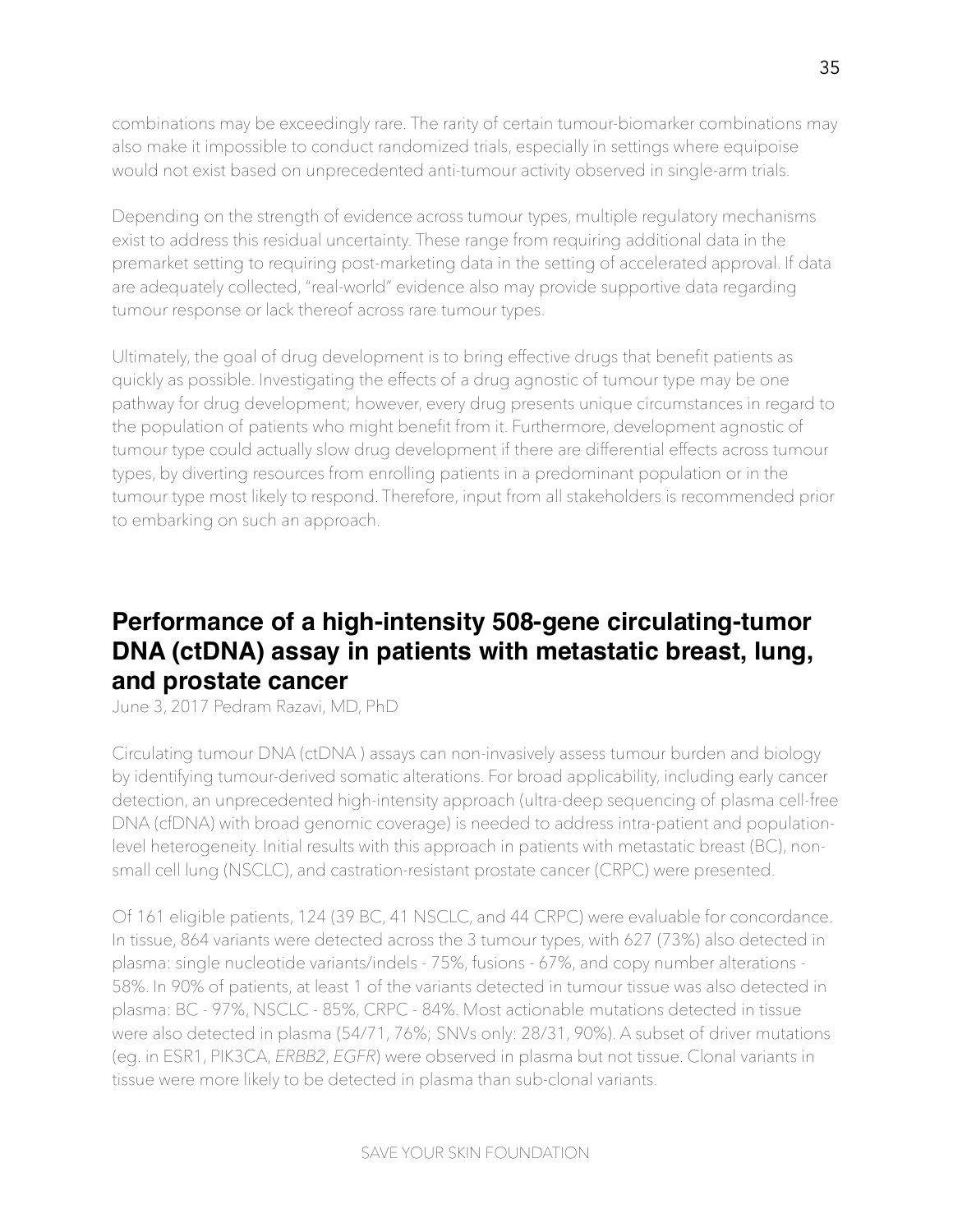This novel, high-intensity ctDNA assay enabled broad detection of genomic variants in plasma at high rates of concordance with corresponding tumour tissue, providing strong evidence for tumour-derivation of these signals. This study will inform development of a high-intensity sequencing approach for early cancer detection.

What does this mean? In the future, doctors may be able to use a blood test to find cancer before it causes signs or symptoms. This could help doctors diagnose cancer earlier.

*Conclusion:* Findings show that high-intensity circulating tumour DNA sequencing is possible and may provide invaluable information for clinical decision-making, potentially without any need for tumour tissue samples. This study is also an important step in the process of developing blood tests for early detection of cancer.

# <span id="page-35-0"></span>**Routine molecular screening of advanced refractory cancer patients: An analysis of the first 2490 patients of the ProfilER Study**

June 3. 2017 Olivier Tredan, MD, PhD Centre Leon Berard (France)

**ProfiLER** (NCT01774409) is a molecular profiling clinical trial exploring cancer cell genomic alterations in patients with advanced disease to guide treatment.

As of Jan 2017, 2490 patients were consented; 1826 (73.3%) tumours were analyzed, 301 (12%) are ongoing (not done in 363 patients (14.6%) for technical issues). Tumour types were colorectal (10.3%), gyneco (9.5%), breast (8.8%), head & neck (7.1%) carcinomas, sarcomas (7.1%), and brain tumours (6.5%). 940/1826 patients (51.5%) had at least 1 actionable mutation (AM): 579 patients with only one AM, while 358 with 2 or more AM (up to 6). Mutations (including substitutions and small indels), amplifications and homozygous deletions (HD) were observed respectively in 55.3%, 42.1% and 25.5% of tumour samples. The most common AM were on *KRAS* (n = 156; 8.5%), *PIK3CA* (n = 150; 8.2%), *CDKN2A HD (*n = 174; 9.5%*),PTEN* HD (n = 49, 2.7%), CCND1 (n = 97; 5.3%), *FGFR1* (n = 56; 3.1%), *MDM2* (n = 53; 2.9%), *HER2* (n = 42; 2.3%) and *HER1*(n = 41; 2.2%). Molecular Targeted Therapies (MTT )were recommended in 644 patients. Among them, 101 (gyn [28%], GI [18%], breast [12%]) initiated a recommended MTT. Collection of treatment data is ongoing for 202 patients.

In this series of 2490 cancer patients, CGH and NGS identified actionable alterations on 51% of patients, with treatment recommendation in 35%. Most patients treated derived benefit from the recommended MTT, but these represent a minority of the whole population screened.

**Conclusion:** This study shows that routine genomic testing can identify more patients who may benefit from targeted therapy, although the actual number of people who may receive treatment

SAVE YOUR SKIN FOUNDATION